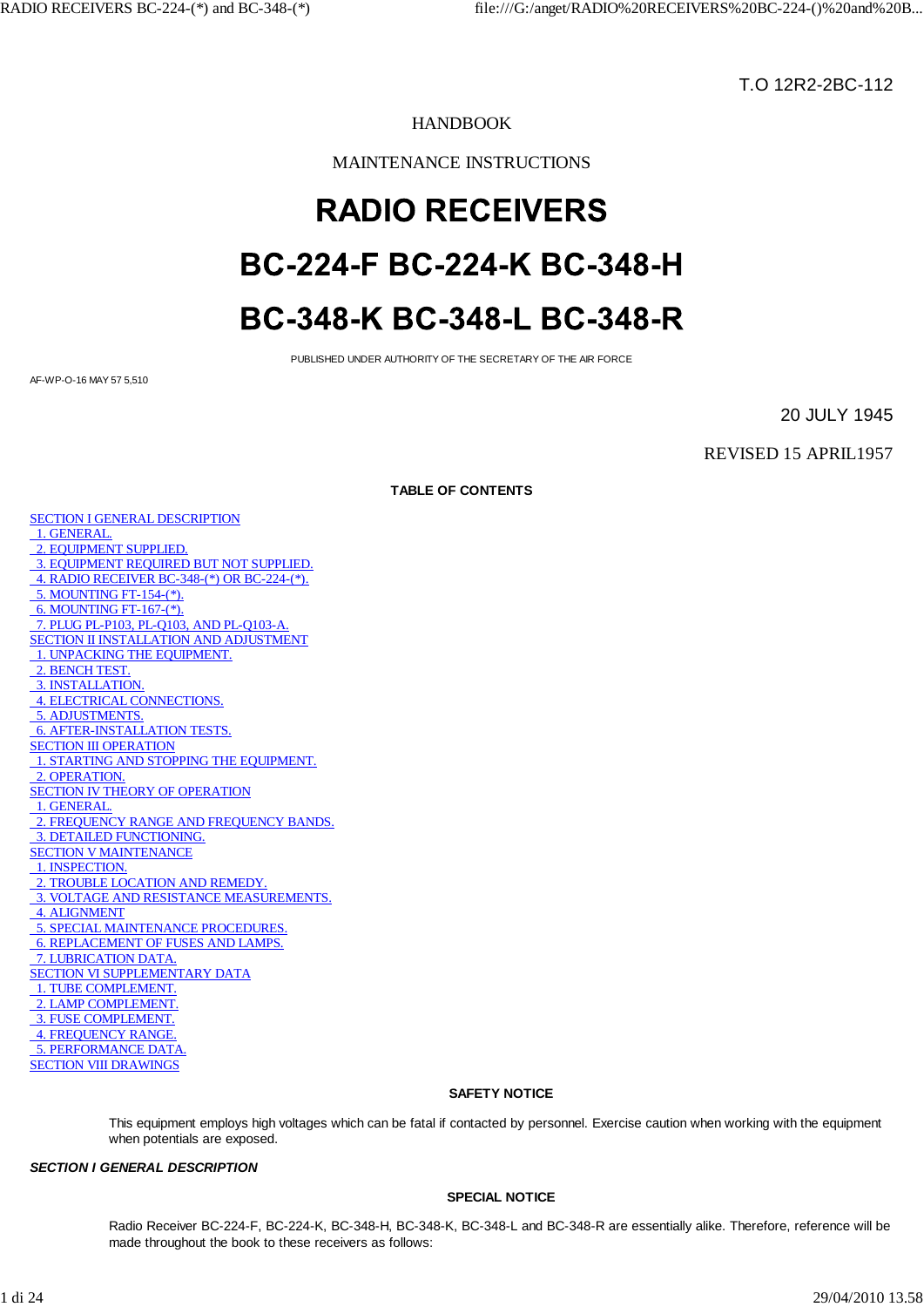"Radio Receiver BC-224- (\*) or BC-348- (\*)" Reference to the dynamotors is mentioned in the same manner (Dynamotor DM-24-(\*) or Dynamotor DM28-(\*), the asterisk indicating that the information applies to any model of either dynamotor. Mounting FT-154-(\*) refers to any production model of this mounting.

## **1. GENERAL.**

(See figure 1-1.)

a. Radio Receiver BC-224-(\*) or BC-348-(\*) is a locally controlled, 8-tube, 6-band superheterodyne receiver for use in U. S. Army Aircraft. The receivers are not intended for remote control and no features or units have been provided for remote operation. These receivers are capable of voice, tone and c-w reception with manual or automatic volume control. When equipped with headsets, tubes, dial lights and fuses, and with the antenna, ground and primary power source connections properly made, these receivers become complete and operative equipments. All coils and high voltage power supply units are built in the receivers.

b. Each receiver covers the frequency range 0.2 to 0.5 megacycles and 1.5 to 18 megacycles.

c. The radio receivers are essentially alike, electrically, the filament circuit and high voltage supply units differ to permit Radio Receiver BC-224-\*) to operate from a 14-volt power source and Radio Receiver BC-348-(\*) from a 28-volt power source. The total power consumed by each receiver is 56 watts. A dowel pin fastened to the chassis of Radio Receiver BC-348-(\*), prevents accidental installation of the 14-volt dynamotor in the 28-volt receivers. There are minor mechanical differences between the 12-volt receiver and the 28-volt receiver, incidental to supporting electrical parts. **2. EQUIPMENT SUPPLIED.**

(See Table 1-1.)

## **TABLE 1-1. COMPONENT UNITS OF RADIO RECEIVER BC-348-(\*) OR BC-224-(\*)**

| Quantity per<br>Equipment | Name of Unit                                                | Army Type<br>Designation    | <b>Overall Dimensions</b><br>(inches) | Weight<br>(pounds) |
|---------------------------|-------------------------------------------------------------|-----------------------------|---------------------------------------|--------------------|
| 1 ea.                     | Radio Receiver includes: Dynamotor<br>(mounted on receiver) | $BC-348-(*)$<br>$DM-28-(*)$ | 18 x 10.5 x 9.5                       | 35.5               |
|                           | Radio Receiver includes: Dynamotor<br>(mounted on receiver) | $BC-224-(*)$<br>$DM-24-(*)$ | 18 x 10.5 x 9.5                       | 35.5               |
| 1 ea.                     | Mounting                                                    | $FT-154-(*)$                | 18 x 8.5 x 1.375                      | 3.81               |
| 1 ea.                     | Plug                                                        | PL-P103                     | $2.3 \times 2.15 \times 2.56$         | 0.34               |
|                           | Plug                                                        | PL-Q103                     | $3 \times 2.15 \times 2.06$           | 0.41               |
|                           | Plug                                                        | PL-Q103-A                   | $3 \times 2.15 \times 2.06$           | 0.41               |
| 1 ea.                     | Fuse (used with Radio Receiver<br>$BC-348-(*)$              | <b>FU-35</b>                |                                       |                    |
|                           | Fuse (used with Radio Receiver<br>$BC-224-(*)$              | <b>FU-23</b>                |                                       |                    |
| 2 ea.                     | Lamp                                                        | <b>LM-27</b>                |                                       |                    |
| 1 ea.                     | Set of 9 Tubes                                              |                             |                                       | 0.563              |

## **3. EQUIPMENT REQUIRED BUT NOT SUPPLIED.**

(See Table 1-2.)

## **TABLE 1-2. EQUIPMENT REQUIRED BUT NOT SUPPLIED WITH RADIO RECEIVER**

#### **BC-348-(\*) OR BC-224-(\*)**

| Quantity per<br>Equipment | Name of Unit | Army Type<br>Designation | <b>Required Characteristics</b> |  |
|---------------------------|--------------|--------------------------|---------------------------------|--|
|---------------------------|--------------|--------------------------|---------------------------------|--|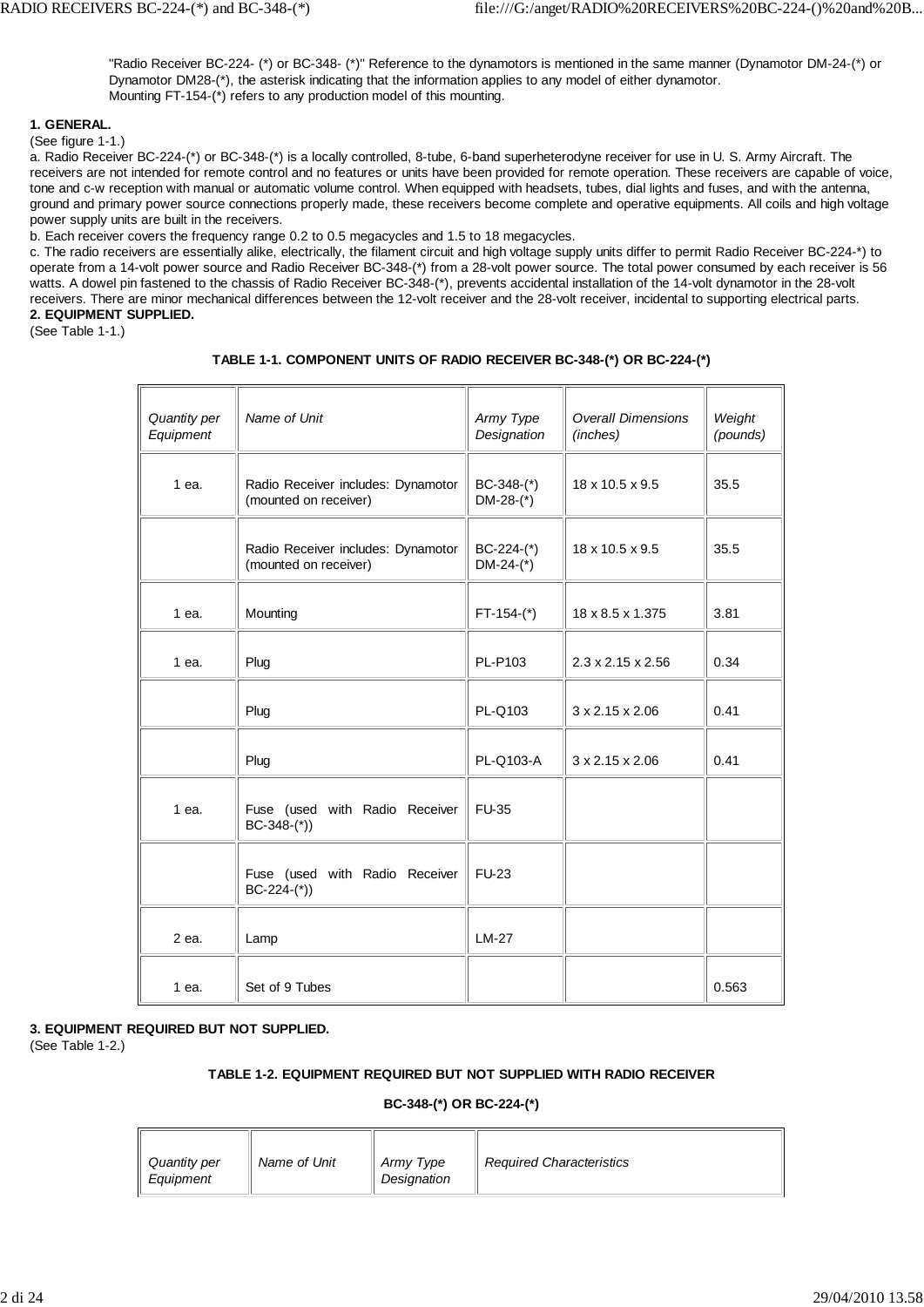| Signal Generator | $1-72()$ | Capable of generating r-f output from 100 kc to<br>32 mc, modulated and unmodulated. |
|------------------|----------|--------------------------------------------------------------------------------------|
| Jack             | $JK-34$  |                                                                                      |
| Headset          | $HS-33$  | Low impedance headset.                                                               |
| Mounting         | FT-167   | Used when required in installation.                                                  |

## **4. RADIO RECEIVER BC-348-(\*) OR BC-224-(\*).**

a. CABINET.--The receiver cabinet is of spotwelded aluminum construction with black wrinkle finish and is embossed on the top and back to add rigidity and strength. The panel (front) end allows the removal of the receiver chassis, which runs on the stainless steel strips mounted in the end corners of the cabinet. Two tapped inserts are placed in the rear to receive the thumb screw rods which secure the chassis in the cabinet. A cutout in the rear bottom permits the entrance of Plug PL-P103, PL-Q103 or PL-Q103-A. (See figure 1-2.) Four mounting studs are attached to the bottom of the cabinet for securing the cabinet on Mounting FT-154-(\*).



**Figure 1-2 Bottom and Back View of Cabinet Radio Receiver BC-348-(\*) or**

**BC-224-(\*)**

b. CHASSIS.--The chassis consists of an aluminum casting mounted between two end plates of sheet aluminum, which serve as runners and guides when placing the chassis in the cabinet.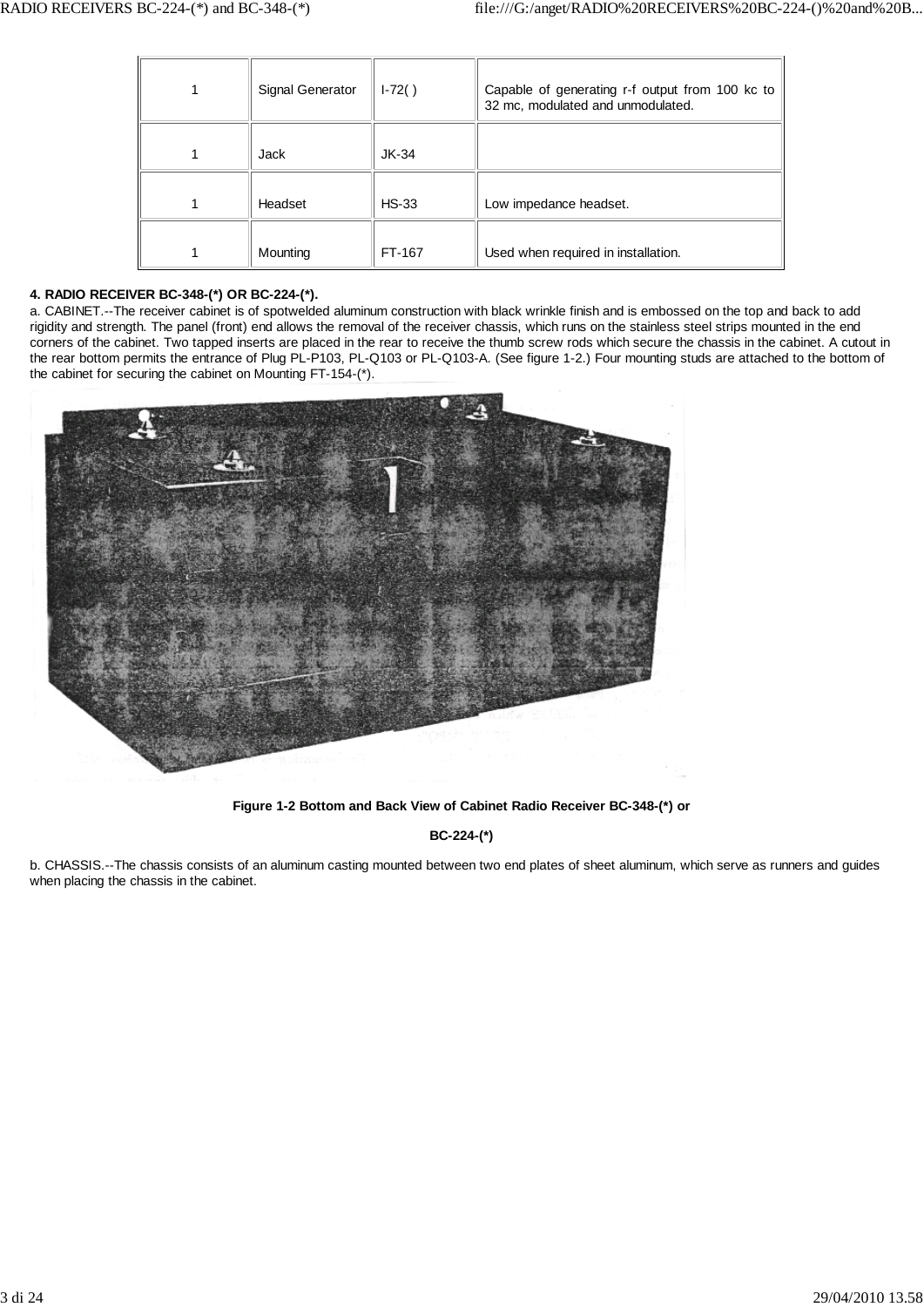

**Figure 1-3 Radio Receiver BC-348-(\*) or BC-224-(\*) -- Front View of Chassis with**

## **the Tube Shell Cover Removed**

c. PANEL.--The front panel is attached to the chassis and to the end plates by screws. Two handles are mounted on the panel. A cutout, covered by a plate, is provided to give access to the wiring under the r-f tube shelf for servicing and maintenance. (See figure 1-3.) The following panel items are mounted on the front of the panel: Antenna and ground binding posts; antenna alignment control "ANT ALIGN"; dial lights rheostat control "DIAL LIGHTS"; tuning control "TUNING"; band switch control "BAND SWITCH": dial window housing which covers the dial lights; beat frequency control "BEAT FREQ"; crystal filter control "OUT-CRYSTAL-IN"; volume control "INCREASE VOL; AVC-OFF-MVC" control; "C.W. OSC" control; and two telephone jacks "TEL."

d. DIAL AND MASK ASSEMBLY.--The dial and mask assembly is mounted on the aluminum casting which carries the gearing of the tuning capacitor drive and the detent. The dial is divided into six frequency bands. The dial and tuning capacitor are so geared to the tuning control shaft that the tuning capacitor covers the frequency range indicated on the dial for each band in approximately 90 revolutions of the tuning knob. A mask with suitably located and marked windows is mounted before the dial. The mask is controlled by the band change switch and is positioned by the detent. e. ILLUMINATION.--The receiver tuning dial is illuminated by means of two dial lights, Lamp LM-27, controlled by the "DIAL LIGHTS" rheostat. This rheostat has an off position when the illumination is not desired. The dial lights are located beneath a readily removable housing which permits the easy replacement of a dial lamp during flight.

# **5. MOUNTING FT-154-(\*).**

(See figure 1-4.)

The mounting is constructed of stainless steel except for the aluminum base which carries the mounting holes and the bases of four shock absorbers. To the top of the shock absorbers is fastened the stainless steel support, which provides for the attachment of the receiver cabinet by means of studs and snapslides. Grooves are provided in the stainless steel support to facilitate the engagement of the studs of the cabinet with the mounting.



**Figure 1-4 Mounting FT-154-(\*) with plug PL-103 Attached**

# **6. MOUNTING FT-167-(\*).**

A steel bracket holding a rubber shock absorber may be used with some of the receivers where the sets are to be subjected to excessive vibration. This bracket is attached at the top rear of the cabinet and to the wall of the plane behind the set, thus arresting any tendency toward horizontal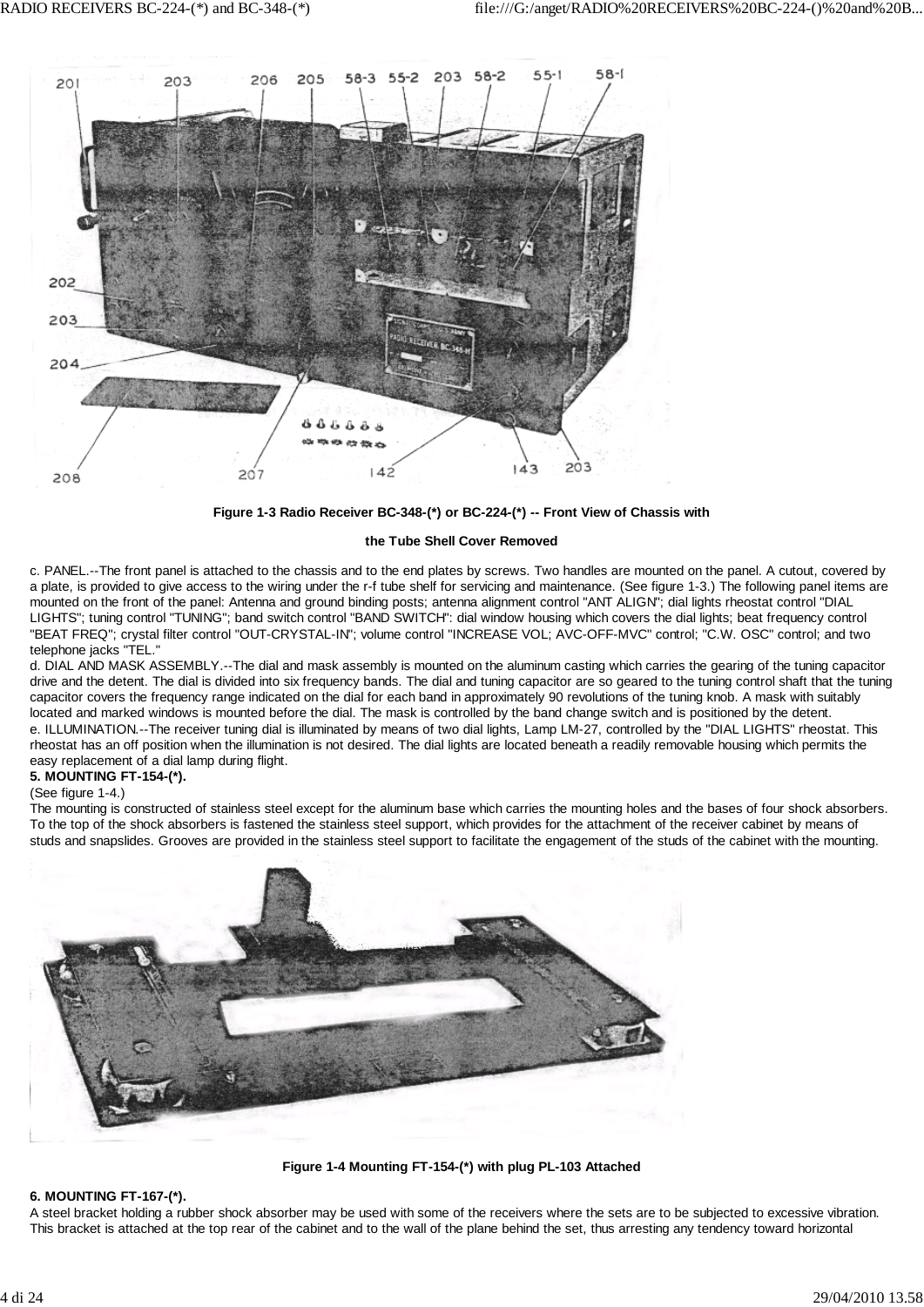motion. (See figures 1-5 and 8-15.)



#### **Figure 1-5 Mounting FT-167**

#### **7. PLUG PL-P103, PL-Q103, AND PL-Q103-A.**

The plug, attached to the mounting by screws, is provided with eight terminals which are accessible upon removal of the rear cover of the plug housing. Plug PL-P103 is provided with a straight outlet. A right angle outlet mounted in any of three positions, right, left or back, may be used with Plug PL-Q103 or PL-Q103-A. The positions and uses of these outlets with the plug are clearly shown on the outline dimensional drawing in Section VIII (see figure 8-15).

#### *SECTION II INSTALLATION AND ADJUSTMENT*

**1. UNPACKING THE EQUIPMENT.**

#### Unpack the equipment as follows:

- a. Remove Radio Receiver BC-348-(\*) or BC-224-(\*) and Mounting FT-154-(\*) from the packing cartons.
- b. Loosen the thumbscrews at the bottoms of the handles on the receiver front panel and pull the chassis from the cabinet.
- c. Remove the cardboard packing filler from over the dynamotor.
- d. Check to see that the receiver is free from dust.
- e. Check to see that the vacuum tubes are firm in their sockets and the fuse and dial lights are correctly and securely inserted.
- f. Operate the controls on the front panel. Check for binding and sticking.
- g. Examine binding posts for proper spring tension.

#### **Note**

Do not change the factory settings of potentiometers, couplings and screwdriver adjustments.

h. Slide the receiver back into its case and fasten the thumbscrews.

#### **2. BENCH TEST.**

a. TEST EQUIPMENT REQUIRED.--The following equipment is required for making a bench rest of the radio receiver.

| Name of Item                          | Remarks                                                                  |
|---------------------------------------|--------------------------------------------------------------------------|
| Plug PL-P103, PL-Q103 or PL-Q103-A    | Wired with terminals 3 and 4 positive and terminals 7 and 8<br>negative  |
| Jack JK-34                            | Wired between terminals 1 and 5 on Plug PL-Q103                          |
| 100 micromicrofarad condenser         | To be used as a dummy antenna                                            |
| Signal Generator I-72() or equivalent | Capable of delivering a 150 kilocycle-18 megacycle, MCW and<br>CW signal |
| Single pole, single throw switch      | Connected between terminals 2 and 6 of Plug PL-Q103                      |

\* Any issue is applicable.

b. CHECK OF RECEIVER OUTPUT IMPEDANCE CONNECTION.--The output of the receiver can be matched to either a 4000-ohm or a 300-ohm load. The receiver is normally connected for a 4000-ohm load unless a decalcomania on the front panel indicates otherwise. To change the output impedance of the receiver from 4000-ohms to 300-ohms proceed as follows: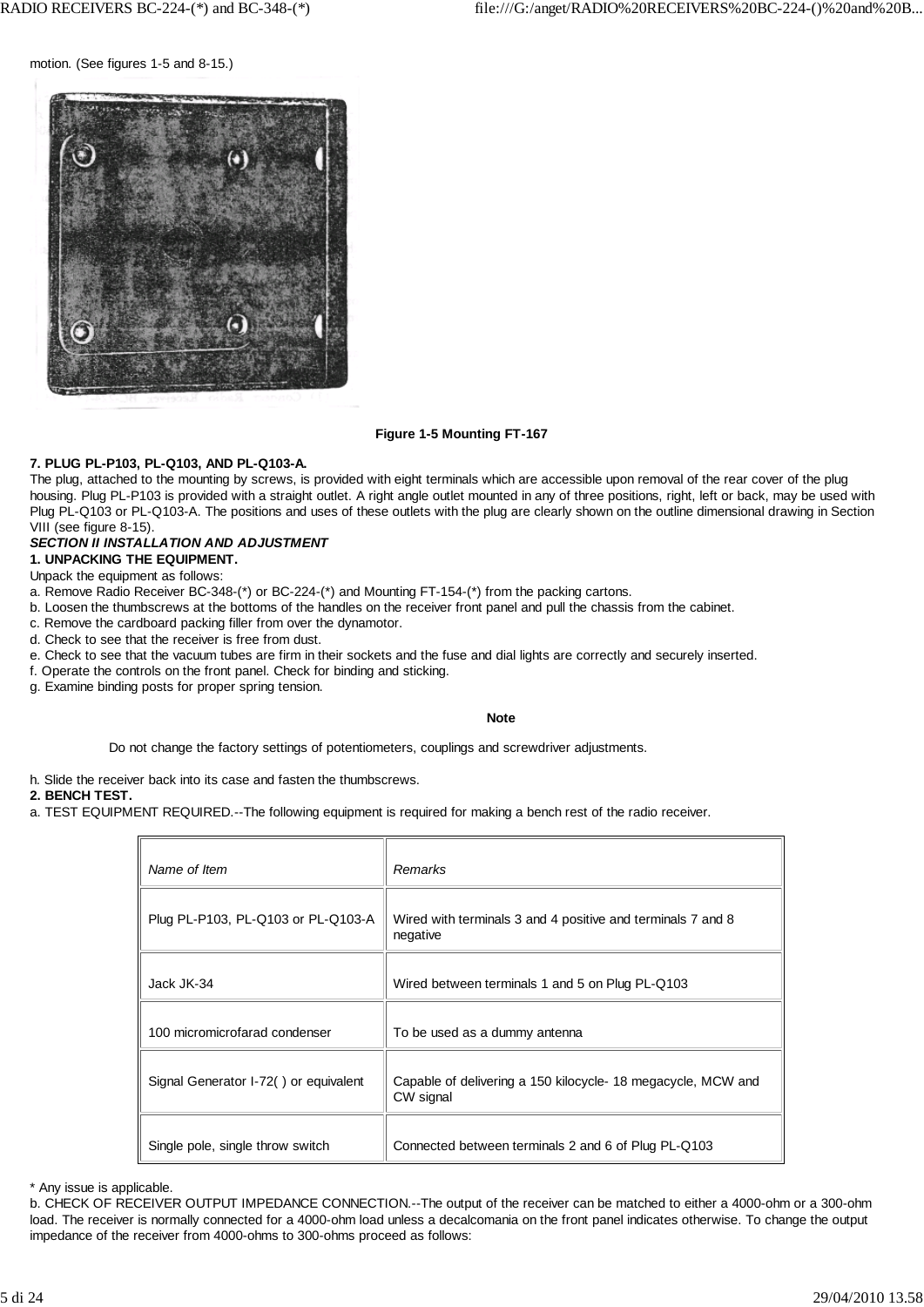(1) Loosen the thumbscrews at the bottoms of the handles on the front panel and pull the chassis from the cabinet.

(2) Remove the lead from terminal 5 ("HI") on output transformer 123-A and solder the lead to terminal 6 ("LO"). (See figure 8-17.)

(3) Return the receiver chassis to the cabinet and tighten the thumbscrews.

c. SETTING UP THE EQUIPMENT.

(1) Connect Radio Receiver BC-224-(\*) to a 14-volt source of supply or Radio Receiver BC-348-(\*) to a 28-volt source of supply.

(2) Place the "AVC-OFF-MVC" switch in the "OFF" position.

(3) Connect Plug PL-Q103 (wired as indicated in paragraph 2a, this section) to Connector SO-104. Check to see that the single pole, single throw switch connected across terminals 2 and 6 of Plug PL-Q103 is closed.

(4) Connect Signal Generator 1-72-( )\*\* to the antenna post "A" of the receiver through the 100 micromicrofarad dummy antenna.

(5) Connect the ground post "G" of the receiver to the signal generator ground connection.

d. ADJUSTING THE SIGNAL GENERATOR.

(1) Turn on the signal generator.

(2) Place the modulation switch on the signal generator in the modulation position.

(3) Set the band selector switch on the signal generator to the frequency band which includes 500 kilocycles.

(4) Adjust the signal generator frequency dial to 500 kilocycles.

Any issue letter is applicable.

\*\* Refers to any model except 1-72-F (25 cycles).

e. TUNING IN A SIGNAL.

(1) Place the "AVC-OFF-MVC" switch in the "AVC" position. The dynamotor should start. Allow one minute for the receiver to warm up.

(2) Set the "BAND SWITCH" on the receiver to hand one (200 to 500 kc).

(3) Adjust the receiver "TUNING" control to 500 kilocycles.

(4) Rotate the "INCREASE VOL" control on the receiver fully clockwise.

(5) Reduce the output of the signal generator until the signal is just audible.

(6) Place the "AVC-OFF-MVC" switch in the "MVC" position and adjust the receiver "TUNING" control for a maximum signal.

(7) Adjust the antenna alignment control for maximum volume in the headset.

f. CHECKING DIAL LIGHT OPERATION.

(1) Rotate the "DIAL LIGHTS" control on the receiver.

(2) Check to see that both lights are functioning, that they can be adjusted to any degree of brilliance, and that they can be turned off completely. g. CHECKING CW OPERATION.

(1) Turn off the modulation of the signal generator.

(2) Place the "CW. OSC." switch on the receiver in the "ON" position.

(3) Rotate the "BEAT FREQ" control on the receiver. The audio frequency sound should vary in pitch. Check to see that the audio frequency sound becomes inaudible (zero beat) when the pointer on the "BEAT FREQ" control points approximately straight up.

h. CHECKING CRYSTAL OPERATION.

(1) Leave the "CW. OSC." control in the "ON" position.

(2) Place the "CRYSTAL" switch in the "IN" position. The noise should be greatly reduced.

(3) Rotate the "TUNING" control on the receiver slightly to each side of the signal. The signal should be tuned in and out with a smaller movement of the "TUNING" control knob with the "CRYSTAL" switch in the "IN" position than with the switch in the "OUT" position. The volume of the signal should be slightly less.

i. CHECKING CALIBRATION OF 200 TO 500 KILOCYCLE BAND.--Adjust the signal generator for a signal of 500 kilocycles and tune in the signal on the receiver as described in paragraphs 2d and 2e. The receiver dial reading should fall between 504 and 496 kilocycles.

#### **Note**

The frequency of the signal generator should be accurately determined for calibration of the receiver dial.

j. CHECKING CALIBRATION OF OTHER BANDS.--Check the calibration on the 1.5 to 3.5 megacycle band as follows:

(1) Adjust the signal generator to any frequency within the frequency band of 1.5 to 3.5 megacycles according to the procedure for adjusting the signal generator to 500 kilocycles as described in paragraph 2d, this section.

(2) Tune the receiver to the signal of the signal generator according to the procedure in paragraph 2e, this section. An audible note of the frequency of the signal generator modulation should be heard with low signal generator output into the receiver.

(3) Repeat the procedures described in paragraph 2i above for the 6.0 to 9.5 megacycle band, the 9.5 to 13.5 megacycle band, and the 13.5 to 18 megacycle band.

## **3. INSTALLATION.**

a. ANTENNA.--Satisfactory operation of the receiver can be obtained with practically any type of mast, fixed, or trailing wire antenna. The receiver is to be used with the particular type of liaison receiving antenna already installed in the aircraft.

b. MOUNTING FT-154-(\*).--Permanently attach the mounting to the rigid members of the aircraft so that the following conditions will be met:

(1) The receiver when installed on the mounting will be as near as possible to the antenna leadin insulator.

(2) There will be sufficient clearance on all sides of the receiver to allow free action of the shock absorbers. (See figures 8-15 and 8--16.)

c. MOUNTING FT-167.--The use of Mounting FT-167 is optional. If the mounting is furnished and it is desired to use it in the installation, attach the mounting as shown in figure 8--15.

d. RADIO RECEIVER BC-348-(\*) AND BC-224-(\*).--Install the radio receiver as follows:

(1) Place the receiver on the mounting with the studs on the bottom of the cabinet entering the slots of the mounting.

(2) See that the receiver is well down on the mounting and that all four studs are securely seated.

(3) Push the cabinet towards the rear of the mounting. Be sure that the connector fits securely into the plug. Be sure the plug has not been damaged due to misalignment.

(4) Secure the receiver in place with the snapslides on the lower front corners of the cabinet.

(5) Safety wire the holes of the snapslides assemblies. Do not twist the wires too tightly.

\* Any issue letter is applicable.

## **4. ELECTRICAL CONNECTIONS.**

(See figure 8-1.)

Cut a length of power cable to reach from Connector SO-104 on the rear of the receiver to the source of power and make connections as follows: a. Connect one end of the cable to Plug PL-QI03 (if a right-angle connection is desired) or to Plug PL-P 103 (if a straight connection is desired) as shown in figure 8-1.

b. Connect the other end of the power cable to s 28-volt source of power for Radio Receiver BC-348-(\*) and to a 14-volt source of power for Radio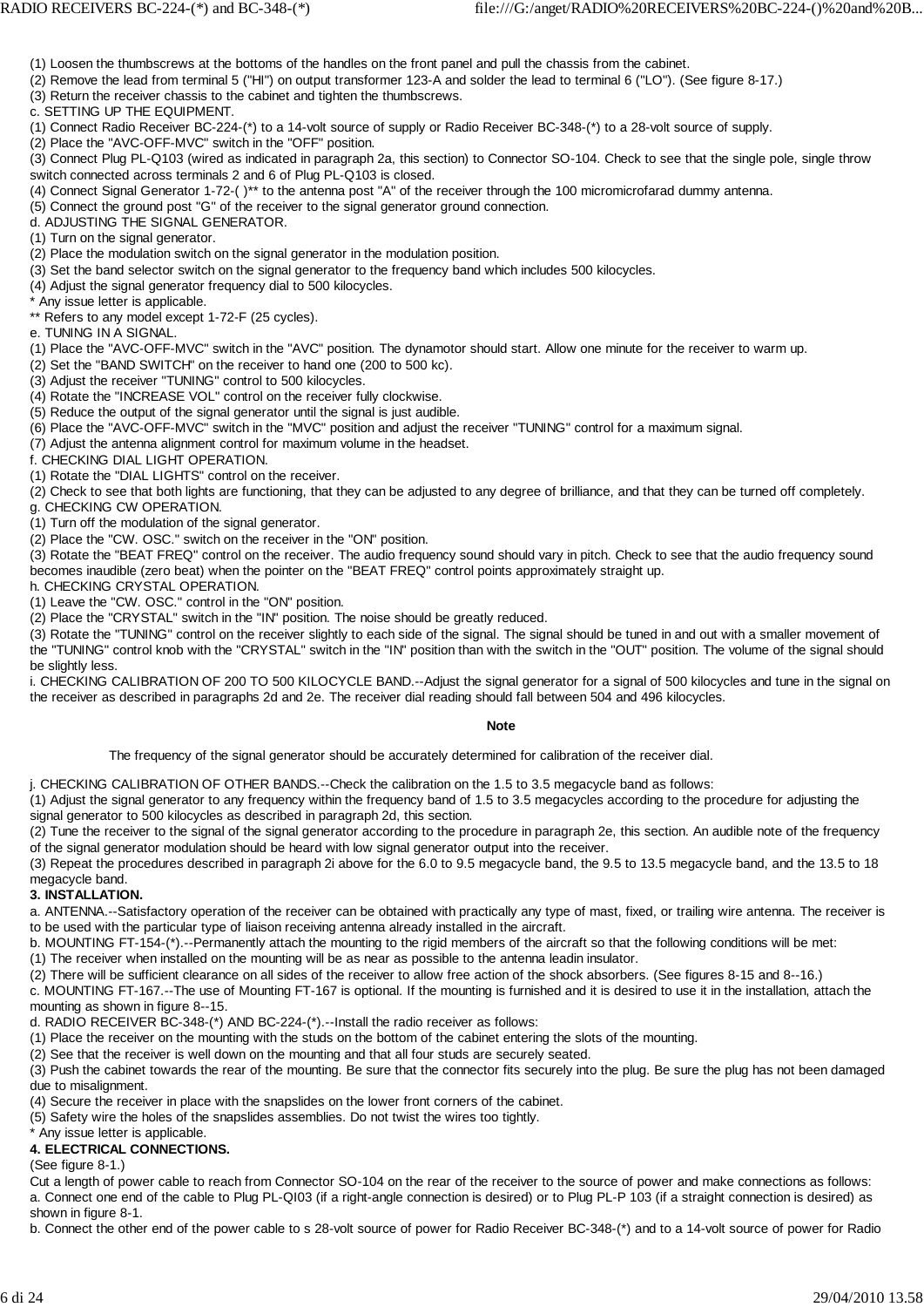Receiver BC-224- (\*).

c. Connect the ground binding post "G" by a short, direct, low-resistance lead to some grounded metal portion of the aircraft and solder at that point if practicable. Allow enough slack to prevent vibration being transmitted to the receiver.

d. Connect a solid copper wire from the antenna lead-in insulator to the antenna binding post "A" on the receiver. Allow enough slack to prevent vibration being transmitted to the receiver.

e. Make sure the engine ignition system, generator, and other possible causes of disturbance are properly shielded and that bonding of metal parts is accomplished.

## **5. ADJUSTMENTS.**

After the receiver has been bench tested and installed as directed in paragraphs 2 and 3, this section, no further adjustments are necessary before the equipment is put into operation.

## **6. AFTER-INSTALLATION TESTS.**

Make an after-installation check of the radio receiver as follows:

a. Plug headset HS-33 into one of the jacks marked "TEL."

b. Place the "AVC-OFF MVC" switch in the "MVC" position. The dynamotor should start.

c. Allow 30 seconds for the tubes to warm up.

d. Set the "INCREASE VOL" knob until a slight background noise is heard.

e. Set the "BAND SWITCH" to the frequency band in which test signals are available.

f. Adjust the "TUNING" control to the desired frequency.

**Note**

Tune in the signal with the "AVC-OFF-MVC" control in the "MVC" position and with the "INCREASE VOL" control advanced only far enough to give the desired signal strength. With the "AVC-OFF-MVC" control set at "MVC" and with the "INCREASE VOL" control in the maximum position strong carrier waves will block the receiver and intelligible signals cannot be received.

g. Place the "AVC-OFF-MVC' switch in the "AVC" , position. The desired signal should still be heard.

h. Place the "BEAT FREQ" control in the zero beat position (arrow on knob pointing up),

i. Place the "CW. OSC." switch in the "ON" position. An audible beatnote should be heard which varies in pitch when the beat frequency adjustment is changed.

j. Place the "CRYSTAL" switch in the "IN" position. Noise should be greatly reduced.

**Note**

The signal can be tuned out by a much smaller movement of the "TUNING" knob with the "CRYSTAL" switch in the "IN" position than with the switch in the "OUT" position.

k. Turn the "DIAL LIGHTS" control to see that both dial lights are functioning.

l. Turn on the engine of the aircraft. An increase in background noise when the engine starts indicates imperfect shielding, imperfect bonding, faulty generator regulator, faulty generator open-filter capacitors, or combination of these faults.

m. Turn off the engine of the aircraft and place the "AVC-OFF-MVC" switch on the receiver in the "OFF" position.

#### *SECTION III OPERATION*

#### **1. STARTING AND STOPPING THE EQUIPMENT.**

a. To start the equipment place the "AVC-OFF-MVC" switch in the "MVC" position.

b. To stop the equipment place the "AVC-OFF-MVC" switch in the "OFF" position.

**2. OPERATION.**

a. MODULATED SIGNAL RECEPTION.(1) Place the "AVC-OFF-AVC" switch in the 'MVC" position.(2) Place the "C.W. OSC." Switch in the "OFF" position.

(3) Place the "CRYSTAL" switch in the "OUT" position.

(4) Set the "BAND SWITCH" to the desired frequency band.

(5) Adjust the "TUNING" control to the desired frequency.

#### **Note**

Always tune in a signal with the "AVC-OFF-MVC" switch in the "MVC" position and with the "INCREASE VOL" control advanced only far enough to give the desired signal strength. With the "AVC-OFF-MVC" control set at "MVC" and with the "INCREASE VOL" control set at maximum. Strong carrier waves will block the receiver and intelligible signals cannot be received.

(6) Adjust the "INCREASE VOL." control until the desired signal is heard or the background noise becomes audible.

(7) Adjust the "TUNING" control on the receiver until a maximum output for the desired signal is obtained. The receiver is now properly tuned.

(8) Adjust the "ANTENNA ALIGN" dial until the signal is loudest.

(9) If automatic volume control is desired, place the "AVC-OFF-MVC" switch in the "AVC" position and readjust the "INCREASE VOL." control for the desired output level

b. C-W RECEPTION.

(1) Place the "AVC-OFF-MVC" switch in the "MVC" position.

(2) Place the "C.W. OSC." switch in the "ON" position.

(3) Place the "CRYSTAL" switch in the "OUT" position.

(4) Set the "BEAT FREQ" control near the zero beat position (arrow on knob pointing up).

(5) Set the "BAND SWITCH" to the desired frequency band.

(6) Adjust the "TUNING" control to the desired frequency.

(7) Adjust the "INCREASE VOL." control until the desired signal is heard or until the background noise becomes audible.

(8) Adjust the "TUNING" control on the receiver for a maximum output of the desired signal.

(9) Adjust "ANTENNA ALIGN" dial until the signal is loudest.

(10) Vary the "BEAT FREQ." control to adjust the frequency of the beat note as desired.

(11) If it is desired to use automatic volume control, place the "AVC-OFF-MVC" control in the "AVC" position and readjust the "INCREASE VOL." control.

(12) If extreme selectivity is desired, place the "CRYSTAL" switch in the "IN" position. Readjust the "TUNING," the "BEAT FREQ.," and the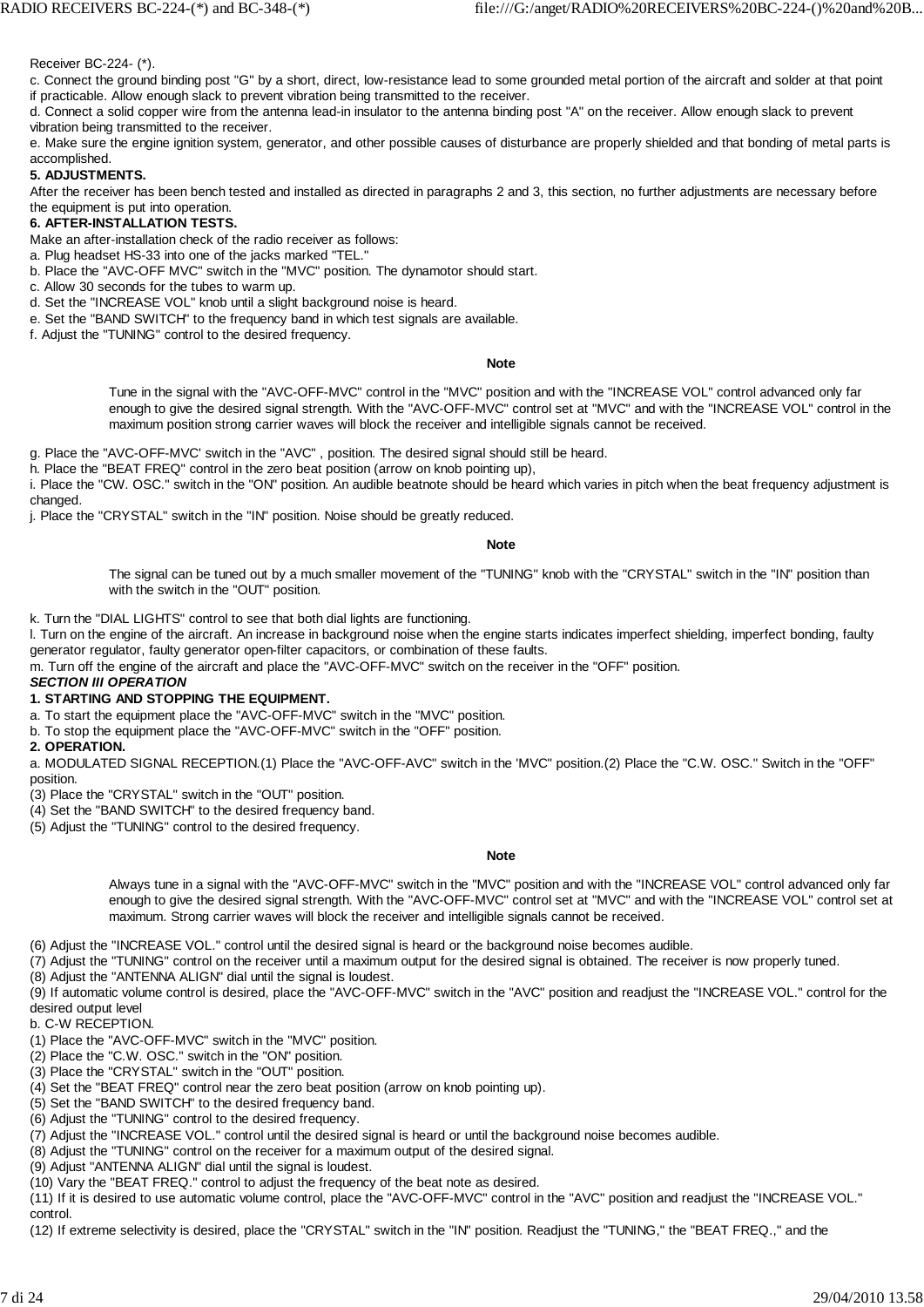"INCREASE VOL." controls, if necessary, to secure the desired beat note frequency and volume level.

#### **Note**

The crystal bandpass filter is intended primarily for use in C-W reception. However, the added selectivity may at times prove helpful in receiving modulated signals through heavy interference.

# *SECTION IV THEORY OF OPERATION*

## **1. GENERAL.**

(See figure 4-1.)Radio Receiver BC-348-(\*) comprises two stages of tuned radio frequency amplification followed by a first detector, a temperature compensated heterodyne oscillator, three intermediate frequency amplifier stages, a second detector and one stage of audio frequency amplification with a transformer output circuit. A crystal band-pass filter is included in order to increase the selectivity. The receiver also includes a beat-frequency oscillator in order to make c-w signals audible.



**Figure 4-1 Radio Receiver BC-348-(\*) or BC-224-(\*) -- Block Diagram**

#### **2. FREQUENCY RANGE AND FREQUENCY BANDS.**

The frequency ranges of 200 to 500 kilocycles and 1.5 to 18.0 megacycles are covered in six bands which are finder the control of a band change switch. The frequency range for each of the six bands is given in the following table:

| Band | <b>Frequency Range</b> |
|------|------------------------|
|      | 200-500 KC             |
| 2    | $1.5 - 3.5$ MC         |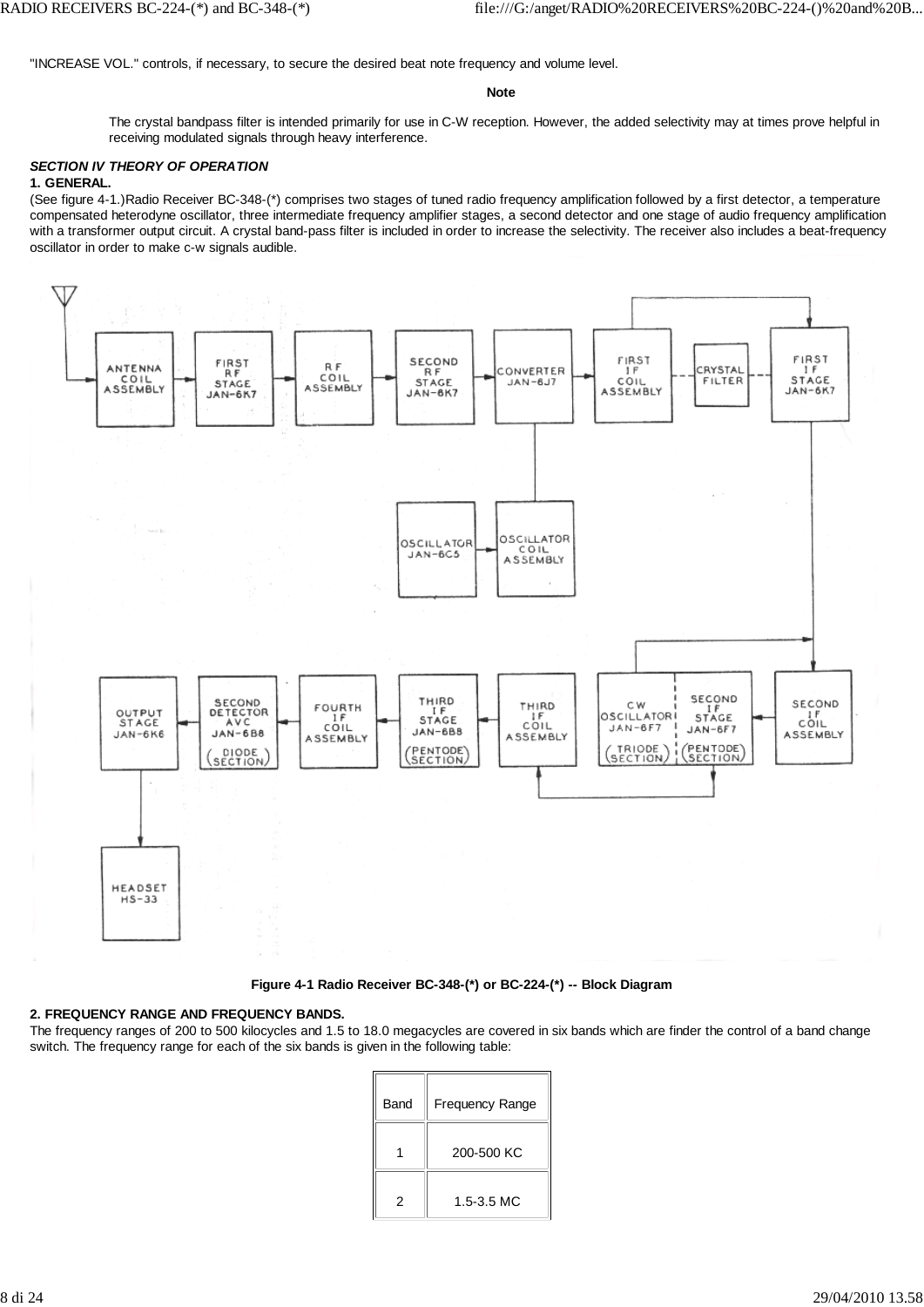| 3 | $3.5 - 6.0$ MC |
|---|----------------|
| 4 | $6.0 - 9.5$ MC |
| 5 | 9.5-3.5 MC     |
| 6 | 13.5-8.0 MC    |

#### **3. DETAILED FUNCTIONING.**

a. INPUT COUPLING.--The antenna input circuit is capacitively coupled to the first tuned grid circuit by means of the antenna alignment capacitor 2. Sufficient range is available in this capacitor to permit alignment for antenna capacities within the limits of 50 to 200 micromicrofarads. The antenna input circuit is designed for antennas whose resistances are between 1 and 5 ohms.

b. INPUT PROTECTION.--The resistor 65-1 provides a leakage path for static charges which may collect on the antenna. The input circuit will withstand the application of 250 volts d.c. without damage. For protection against the application of radio frequency voltages up to 30 volts rms, the input circuit provides for the over shooting of the grid of the first r-f tube and the building up of a protective negative grid bias across the grid filter resistor.

c. RADIO FREQUENCY AMPLIFIER.--The radio frequency preselector comprises three tuned circuits coupled by two super control pentode amplifier tubes, tube JAN-6K7. Separate inductances are employed for each frequency band. The r-f gain of each of the six bands is kept uniform by selection of the turn ratio between the grid and plate circuit for each of the respective bands. A relatively low signal level is maintained at the grid of the first detector tube, thus insuring freedom from cross modulation interference.

d. FIRST DETECTOR.--The first detector employs tube JAN-6J7 which has a sharp cutoff characteristic. The low signal level at the grid of the first detector, together with the r-f preselection, insures a minimum of undesired responses. The oscillator output is coupled into the cathode circuit of this tube, and separate cathode coupling coils provide optimum oscillator output for each frequency band.

e. HETERODYNE OSCILLATOR.--The heterodyne oscillator employs a tuned grid, plate feedback circuit, utilizing a triode tube JAN-6C5. Oscillator frequency stability over wide variations in ambient temperature under service conditions has been obtained by the use of temperature compensated ceramic fixed, capacitors (40, 41, 42, 43, 44, 45 and 46.) Individual inductances and trimmers are employed for each frequency band. The low impedance coupling to the cathode of the first detector insures frequency stability with load variations or detector circuit tuning. On the four lower frequency tuning bands the oscillator frequency is higher than the desired signal by the intermediate frequency. On the two higher frequency ranges, bands 5 and 6, the oscillator is on the low frequency side of the desired signal. The latter results in a more uniform tuning ratio over these bands and increases the image rejection ratio.

f. INTERMEDIATE FREQUENCY AMPLIFIER.--The intermediate frequency amplifier comprises three low gain amplifying stages coupled by four high selective, double-tuned circuit transformers. The intermediate frequency employed is 915 kilocycles. The i-f transformers are tuned by means of adjustable iron cores and fixed capacitors. The increased permeability resulting from the use of the iron cores contributes largely to the highly selective transformer characteristics. The lowered tuned circuit impedance, secured by the relatively large fixed tuning capacitors, provides an inherently stable amplifier. Tube JAN-6K7 functions as the first i-f amplifier while the pentode section of Tube JAN-6F7 is employed as the second i-f amplifier. Tube JAN-6B8 as the third i-f amplifier, supplies a relatively high level signal to the diodes of this same tube. g. C-W OSCILLATOR

(1) The c-w oscillator employs the triode section of tube JAN-6F7 (second i-f amplifier tube) in a tuned grid plate feedback circuit. The adjustable iron core in the grid inductance 121 is employed for rough frequency alignment. A small panel-operated beat frequency control permits fine adjustment of the beat frequency within a range of approximately 4,000 cycles each side of zero. The effects of ambient temperature variations are minimized by the use of a temperature compensated tuned circuit. The c-w oscillator operates at an extremely Iow level, minimizing harmonics and stray oscillator pickup. The output is capacitively coupled to the plated circuit of the second amplifier tube by the coupling lead connected to the oscillator grid. Amplification by the third i-f amplifier stage, whose gain is not controlled either by manual or a-v-c, provides sufficient output from the c-w oscillator to the diode detector. This value of oscillator output is somewhat below the level at which the a-v-c operates, thus permitting the use of automatic volume control even for c-w reception.

(2) The C.W. OSC. switch 128 in the ON position supplies the oscillator plate voltage and increases the a-v-c time constant by connecting the additional capacitor 123-C. Switch 128 supplies the oscillator plate voltage by connection to the screen grids of the first and second i-f and first r-f rubes. The same switching connects the loading resistor 58-4. This drops the screen voltage to the first and second i-f and first r-f tubes to a value that reduces the sensitivity sufficiently to keep the overall set noise essentially constant. This arrangement for supplying the c-w oscillator has added advantages which are not obvious. For sufficient oscillator excitation to handle high detector levels, encountered with a-v-c delay operation and strong signal inputs (while still keeping the no-signal c-w excitation below the a-v-c level.) the c-w oscillator Output should increase as a strong signal input raises the a-v-c bias. This circuit arrangement, Figure 4-2, accomplishes this result, since with switch 129 in the a-v-c position, resistors 57-6, 74, 70, and 79-A form a fixed bleeder supplying the screen grid voltage to r-f, first detector and i-f tubes. A strong input signal building up the a-v-c bias causes a considerable decrease in screen current and hence an increase in the screen supply voltage. This increases the voltage supplied to the c-w oscillator, and hence the excitation increases in proportion to signal level at the detector.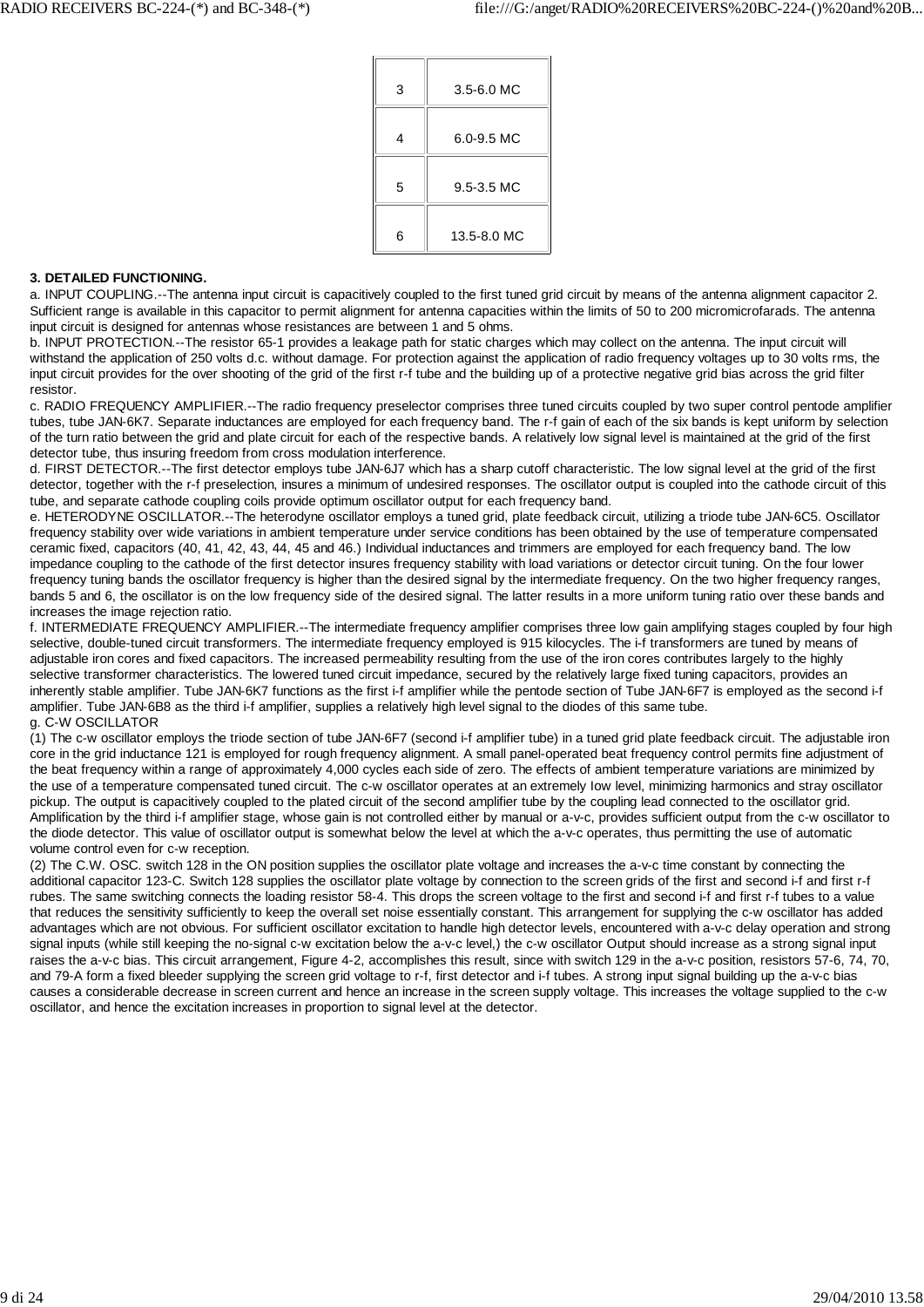



h. CRYSTAL BAND-PASS FILTER. (See fig. 4--3)--Additional selectivity is available by the use of the i-f crystal filter preceding the first i-f amplifier tube. This crystal filter comprises a balanced capacity bridge circuit which may be adjusted internally to provide a band width of 800 to 3,000 cycles at 10X down from resonance. The tapped tuned circuit (118 and 34-1) matches the impedance of the crystal bridge to the first i-f grid. The crystal filter may be switched in or out of the circuit by the CRYSTAL OUT-IN switch 127, actuated from the front panel. The symmetry of the resonance curve is adjustable by the balancing capacitor 8. The filter band width is adjustable by the secondary core of the first i-f transformer 117. As delivered by the manufacturer, the band width is set at approximately 2,000 cycles.





i. SECOND DETECTOR.--Tube JAN-6B8 also functions as the second detector. A relatively high level signal is supplied by the third i-f amplifier to the diodes of this tube. One diode functions as the signal linear detector, while the other diode is capacity coupled and provides high level, delayed a-v-c control bias.

j. OUTPUT CIRCUIT.

(1) The high level signal diode supplies audio output for driving the output tube, tube JAN-6K6, without additional audio amplifier stages and high level detection results in a number of operating advantages. The high level detection is relatively free from distortion, due to avoiding the characteristic curvature at the lower end of the diode curve. The direct drive of the output tube from the diode derector simplifies the dynamotor ripple filtering and eliminates possible microphonics resulting from high audio amplification. The high diode level further provides relatively high bias voltage, insuring an unusually flat automatic volume control characteristic with the desired time delay. The dual volume control comprises potentiometers 79-A and 79-B. The latter, 79-B, functions only with the switch 129 in the AVC position, permitting the desired adjustment of the audio level to the output tube and load. For manual volume control with switch 129 in the MVC position, the potentiometer 79-A becomes the active control operating on the cathode bias of the r-f and the first and second i-f amplifier tubes. These potentiometers have two linear resistance tapers providing a smooth variation of sensitivity. Automatic load compensation is obtained by the method of biasing the output tube. Here, the grid bias is obtained from the resistance drop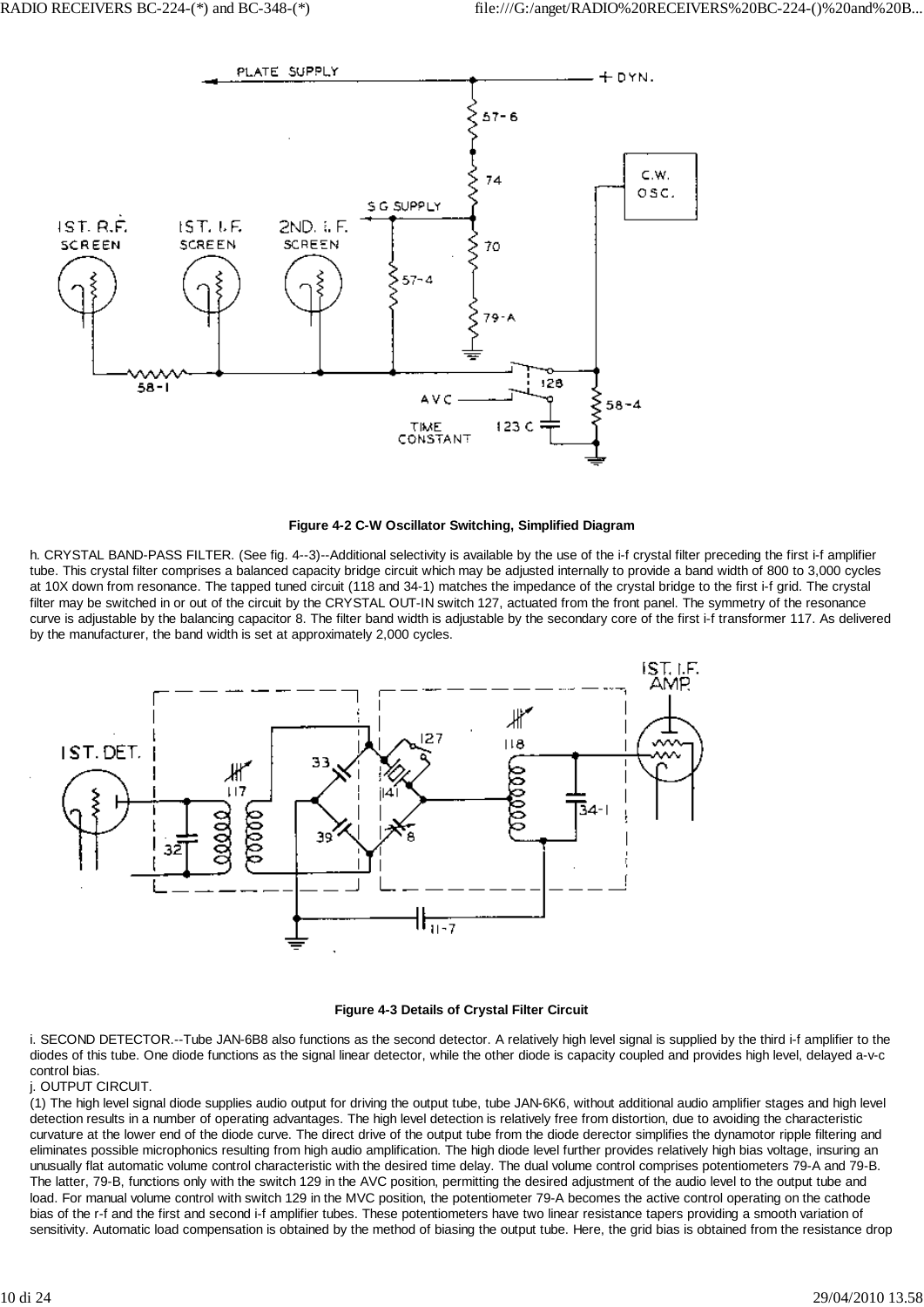across the dynamotor filter reactor; thus, any tendency towards a decreasing load on the dynamotor results in a slight decrease in the bias of the output tube with a compensating increase in the load current. (See Figure 4-4.) Tube JAN-6K6 provides more power than necessary to operate a number of headsets in parallel.



#### **Figure 4-4 Load Compensator and Bleeder Circuit, Simplified Diagram**

(2) The characteristic increase of internal receiver noise, when tuning from the Iow to the high frequency end of a band, has been corrected by means of the variable resistor 78. The function of this potentiometer can be more clearly understood by reference to Figure 4-4. Here the noise compensator resistor 78 is mechanically connected to the shaft of the ganged tuning capacitor with an electrical c0nnectiofi to give minimum resistance at the low frequency end of the band. The cathode return lead of the second r-f amplifier tube connects to the noise compensator resistor 78. The gain of this stage is thereby decreased proportionally as the r-f tuned circuit impedance increases (when tuning toward the higher frequency end of the frequency band). This arrangement tends to keep the noise level and receiver sensitivity essentially constant over the tuning ranges.

k. DYNAMOTOR DM-28-( \* ) OR DM-24-( \* ).The dynamotor and associated r-f filter circuits are assembled in one unit. The r-f filters are of the unbalanced type for use with a primary supply in which the negative side is grounded. This dynamotor supplies all of the high voltage direct current required for the operation of the receiver and, in addition, a maximum of 20 milliamperes for use in operating accessory equipment. *SECTION V MAINTENANCE*

# **1. INSPECTION.**

DELETED

## **2. TROUBLE LOCATION AND REMEDY.**

#### a. GENERAL.

(1) The normal sensitivity (number of microvolts input to produce 10 milliwatts output in a 4,000 ohm resistance load) of the receiver is 9 microvolts or less when measured under the following conditions:

(2) AVC-OFF-MVC switch at MVC; 28-volts input for Radio Receiver BC-348-(\*) or 14 volts input for Radio Receiver BC-224-(\*); c-w oscillator ON; crystal filter OUT; output load 4,000 ohms non-inductive resistance if the output transformer is connected for HI impedance, or 300 ohms non-inductive resistance if the transformer is connected for LO output impedance; pure c-w input from signal generator applied between antennaground terminals through a 100 mmf dummy antenna; volume control set to produce 0.3 milliwatt noise output.

(3) This sensitivity will, of course, be subject to variation with time, due to tube aging, etc. Therefore, it is recommended that no attempt be made to retrain or realign the equipment unless the sensitivity is found to be worse than 17 microvolts with new ú average tubes. The receiving equipment has been carefully adjusted and aligned by the manufacturer.: before shipment and should maintain these adjustments over reasonably long periods of time. Major adjustments and repairs should be made only 'in an authorized repair shop equipped with the necessary servicing tools and equipment. (4) Any changes of the adjustments of the radio frequency circuits should be done by trained personnel only. The difficulties usually experienced are the result of external deteriorating influences, such as worn out vacuum tubes, improper operating voltage, blown fuse, external noises, etc. Figure 5-1 graphically outlines the procedure for trouble location, the numbers in each block referring to the paragraph in this section.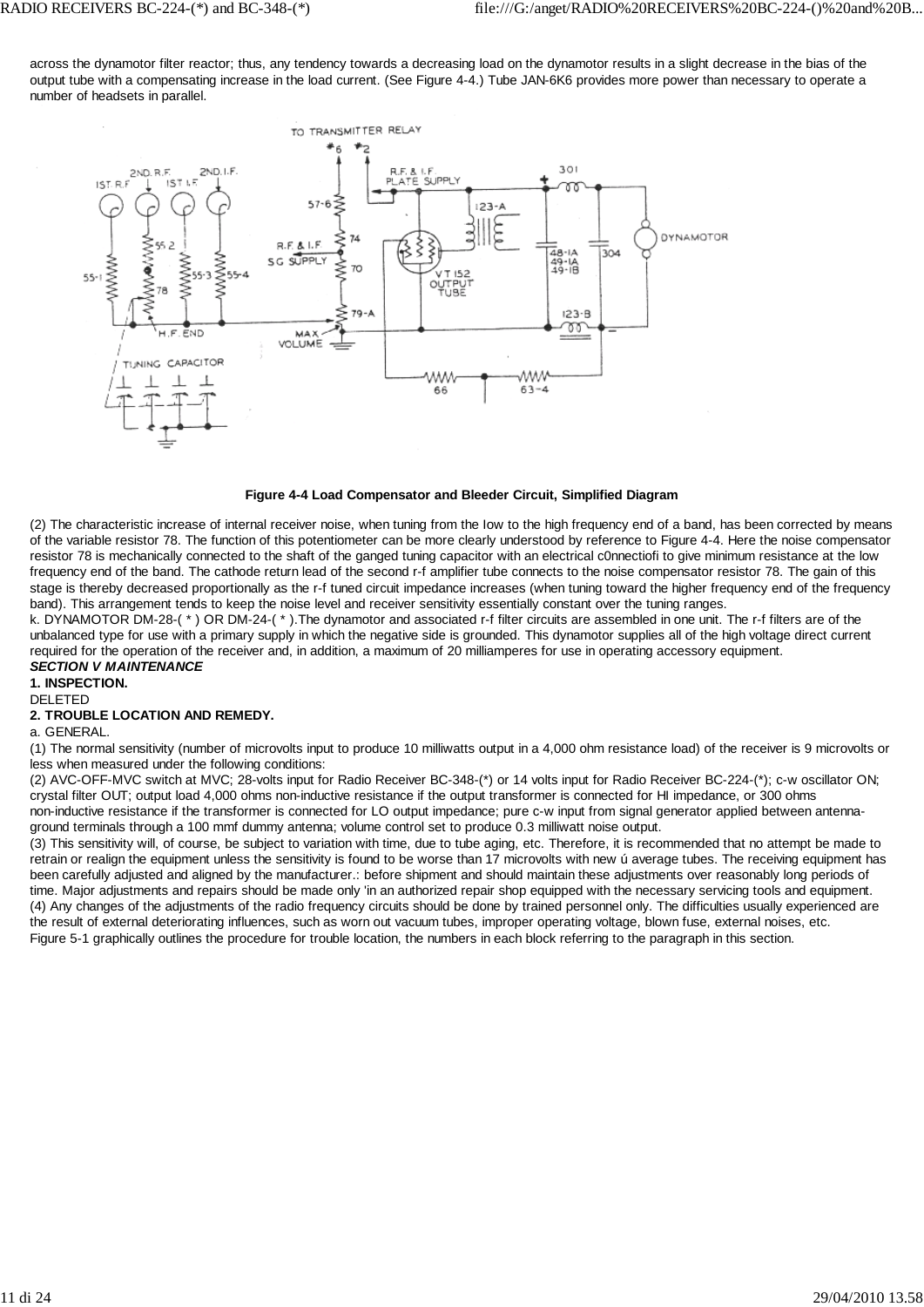

#### **Figure 5-1 Trouble Location and Correction Diagram**

#### b. WEAK OR NO SIGNALS ON ALL BANDS, MODULATED RECEPTION.

(1) CHECK OF DYNAMOTOR VOLTAGES. --When all signals on all bands are weak or no signals are heard even when known to be present, the procedure follows that shown in Figure 5-1. The voltages checked at the dynamotor terminal board should closely approximate the values shown in Figure 5-2. Conditions for measurement are as follows: Input 28-volts for Radio Receiver BC-348-(\*) or 14volts for Radio Receiver BC-224-(\*); "CRYSTAL" Switch Set to "OUT"; 'AVC-OFF-MVC' Switch Set to "MVC"; "INCREASE VOL." control set to maximum; "C.W. OSC." Switch Set to "OFF." Load 4,000 ohms resistance (output transformer connected for HI output impedance). If these readings do not approximate the values shown, check the fuse as well as the dynamotor and filter circuits, wiring and components.

(2) TUBE CHECK.--If the voltages at the dynamotor terminal board approximate the values given, check all tubes for emission and characteristics or replace all tubes with those of known average characteristics.

#### **Note**

All tubes of a given type supplied as spares must be consumed prior to employment of tubes from general stock.

(3) CHECK OF SOCKET VOLTAGES.--If tubes check satisfactorily, or if, after replacing with tubes known to be good, the sensitivity is still low, check all tube socket voltages. The average socket voltages are given in Figure 5-2.



**Figure 5-2 Radio Receiver BC-348-(\*) or BC-224-(\*) -- Dynamotor and Tube**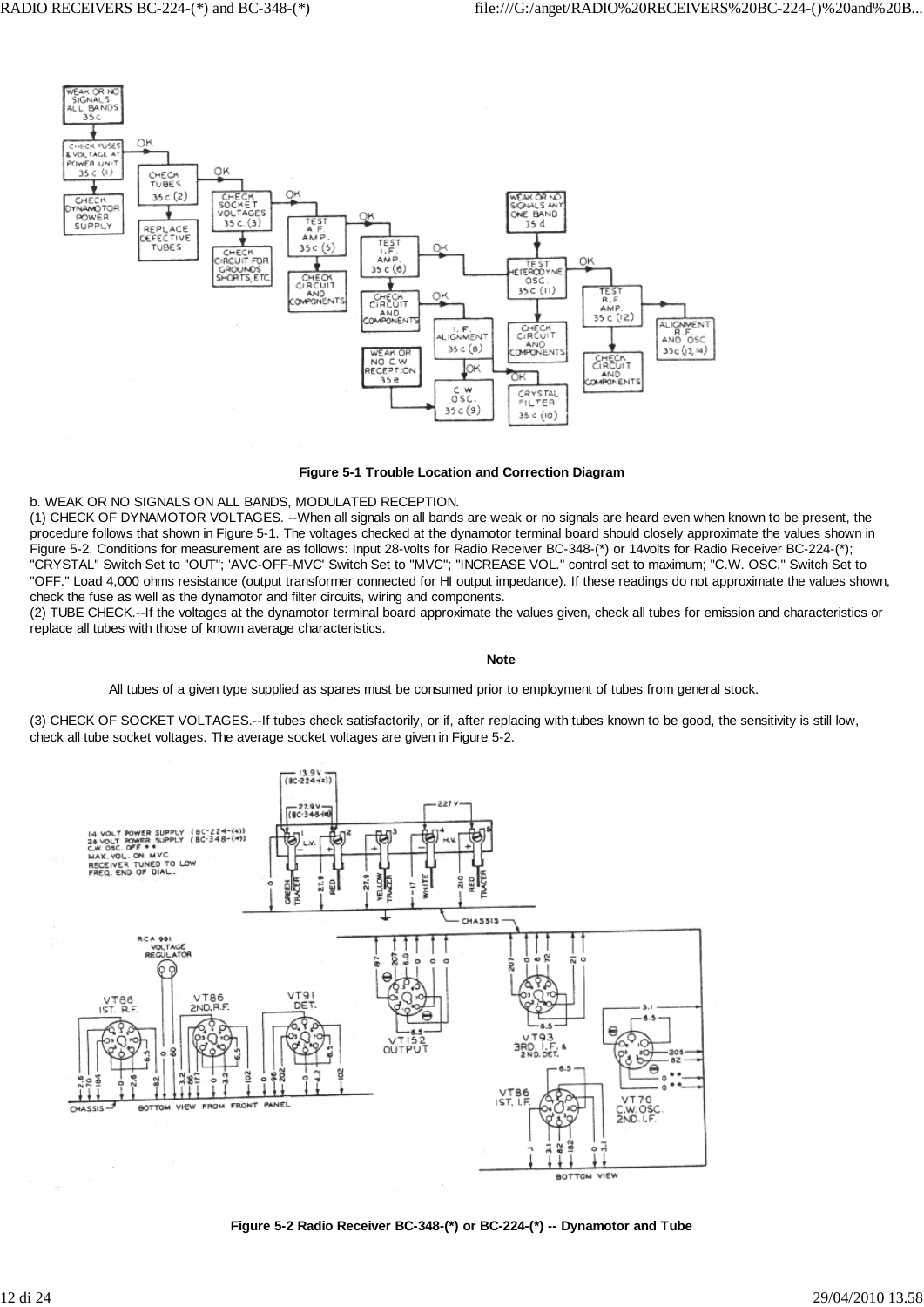#### **Socket Voltages**

(4) CHECK CIRCUIT WIRING AND COMPONENTS.--If the tube socket voltages do not approximate the values shown in figure 5-2, check the associated circuits and components for grounds, shorts, and similar defects.

(5) TEST OF AUDIO-FREQUENCY AMPLIFIER.--Having checked all socket voltages and found the values to be correct, test the audio frequency amplifier. This can be checked by capacitively-coupling a 400-cycle voltage of approximately 2 volts rms from the detector diode socket prong to ground using a capacitor of 500,000 micromicrofarads. As an alternative, a modulated 91.5 kc signal of 2 volts may be coupled to this point and ground. Proper functioning of the audio amplifier will be indicated by an output well over 1.0 milliwatts for the 2 volt audio input or approximately 1 milliwatt output for 915 kc input. Check circuits, wiring and components if this order of response is not obtained.

(6) TEST OF INTERMEDIATE-FREQUENCY AMPLIFIER.--FolIowing a satisfactory test of the audio amplifier, check the intermediate frequency amplifier by capacitively coupling the modulated test oscillator to the grid cap of the first detector tube through a 100,000-micromicrofarad capacitor, with the oscillator frequency being adjusted to 915 kc. A rough check of the proper functioning of the i-f amplifier is indicated by a comfortable headphone output level with low input from the test oscillator. (Approximately 30 microvolts input for 10 milliwatts output.)

(7) I-F AMPLIFIER CIRCUIT CHECK.--If the i-f amplifier does not respond as above or lacks sensitivity, a progressive check, stage by stage, should be made. The test oscillator, 915 kc (modulated 30% with 400 cycles), is connected through a 100,000 micromicrofarad capacitor to the second detector diode socket prong. A signal response indicates proper functioning. Coupling the test oscillator to the grid of the third i-f should indicate a decided gain in sensitivity. Proceeding similarly towards the first detector, each stage should show a decided gain. Circuit check a faulty stage for grounds, shorts, or defective components.

(8) CHECK AND ADJUSTMENT OF C-W OSCILLATOR.---Check and adjust the c-w oscillator by coupling the 915 kc input (modulation off) to the grid of the first detector tube and switch the c-w oscillator ON. With the beat frequency control set at mid-position, the oscillator inductance tuning core 121 is adjusted for zero beat. If no c-w beat can be heard, check the c-w oscillator circuit for grounds, shorts, or defective components. With the c-w oscillator ON the screen voltage at the first and second i-f sockets drops to approximately 45 volts (measured to ground).

(9) TEST AND ADJUSTMENT OF CRYSTAL BAND-PASS FILTER.--NormalIy the crystal bandpass filter is adjusted at the factory for a band width of 1,500 to 2,000 cycles at 10X down from resonance. Test this filter by applying an unmodulated signal of approximately 915 kc connected through a 0.1 mfd capacitor to the grid of the first detector tube. The c-w oscillator should be off during this test. To adjust the band width of the crystal filter, a signal generator or microvolter having an expanded tuning scale in the vicinity of 915 kc and having also an attenuator with a multiplier of 10 times (20db) is required. The following procedure is recommended: Connect a microammeter with a range of approximately 200 microamperes in series with the cathode return of the AVC volume control (79-B white lead). Throw the crystal switch to the IN position. With the unmodulated 915 kc input from the test oscillator, find the resonance peak of the crystal by slightly retuning the test oscillator until maximum deflection is indicated on the microammeter. Adjust the phasing control 8 until the resonance curve as indicated on the microammeter is symmetrical and free from dips or peaks except for the main resonance peak of the crystal. Adjust the band Width with an input voltage ratio of 10X to approximately 2 kc by slight realignment of the secondary (top) tuning core of the first i-f transformer 251. After concluding the above described tests, remove the microammeter and restore the circuit to normal.

(10) CHECK OF HETERODYNE OSCILLATOR.--After checking the functioning of the i-f and audio amplifiers, if signals are still not heard on any band, check the heterodyne oscillator. This can be done by observing the cathode voltages at the socket of the first detector tube, Tube JAN 6J7, when grounding the stator of the oscillator section (l-D) of the tuning capacitor. If no change in voltage is noted with this test, check the oscillator circuit for grounds, shorts or defective components.

(11) TEST OF THE R-F AMPLIFIER.--Having completed the test and alignment of the audio amplifier, i-f amplifier and heterodyne oscillator, test the ú r-f amplifier as follows:

With the band switch set on the band lacking sensitivity capacitively couple a modulated signal from the test oscillator through a 100 micromicrofarads dummy antenna to the antenna post. Set this input signal frequency accurately to the alignment frequency shown in table 5-5 for the band under test. With the tuning control set for the approximate alignment frequency, tune slowly around this point until the maximum response with the least signal input is obtained. Capacitively coupling the test oscillator to the grid of the first r-f and then to the second r-f tubes should show a progressive decrease in output. This indicates the proper functioning of the preceding r-f stage or circuits. If a decrease in response is noted when the signal input is capacitively coupled progressively from the grid of the first detector to the second and first r-f grid caps and finally to the antenna post (with the 100 micromicrofarad dummy antenna capacitor), check the stage which indicates a decrease in response for circuit, ground, shorts, or defective components.

c. WEAK OR NO SIGNALS ON ANY ONE BAND, MODULATED RECEPTION.--The condition of satisfactory reception on several bands and weak or no signals on one or more bands, indicates correct functioning of the i-f and a-f amplifiers and requires checking only the r-f amplifier and heterodyne oscillator for the defective band or bands. The procedure outlined in paragraphs 2b(10) and (11) should be followed for the defective band or bands. d. WEAK OR NO SIGNALS ON ALL BANDS, C-W RECEPTION (MODULATED RECEPTION NORMAL) --Weak or no signals on all bands for c-w reception with satisfactory modulated signal reception requires testing and alignment of the c-w oscillator. Proceed as outlined in paragraphs 2b(7) and (8).

e. NOISY OPERATION.--If during tuning, the receiver appears to be erratic or noisy, clean the rotor plates of the gang tuning capacitor with pipe cleaners or compressed air.

## **CAUTION**

Do not apply excessive air pressure when using air to clean the tuning capacitors. A strong blast of air will change the tracking of the capacitor.

## **3. VOLTAGE AND RESISTANCE MEASUREMENTS.**

a. Voltage measurements to ground are given in the following table. Make the following settings and adjustments before measuring voltages:

(1) Set "AVC-OFF-MVC" switch to "MVC."

(2) Set the "INCREASE VOLUME" control to the maximum position (fully clockwise).

(3) Set tuning control to 200 kc.

## **TABLE 5-1. VOLTAGE TO GROUND, C-W OSCILLATOR OFF**

| Stage | Tube | Plate<br>Volts | Screen<br>Volts | Cathode<br>Volts | Heater<br>Volts | <b>Plate Current</b><br>(ma.) | Screen<br>Current<br>(ma.) |
|-------|------|----------------|-----------------|------------------|-----------------|-------------------------------|----------------------------|
|-------|------|----------------|-----------------|------------------|-----------------|-------------------------------|----------------------------|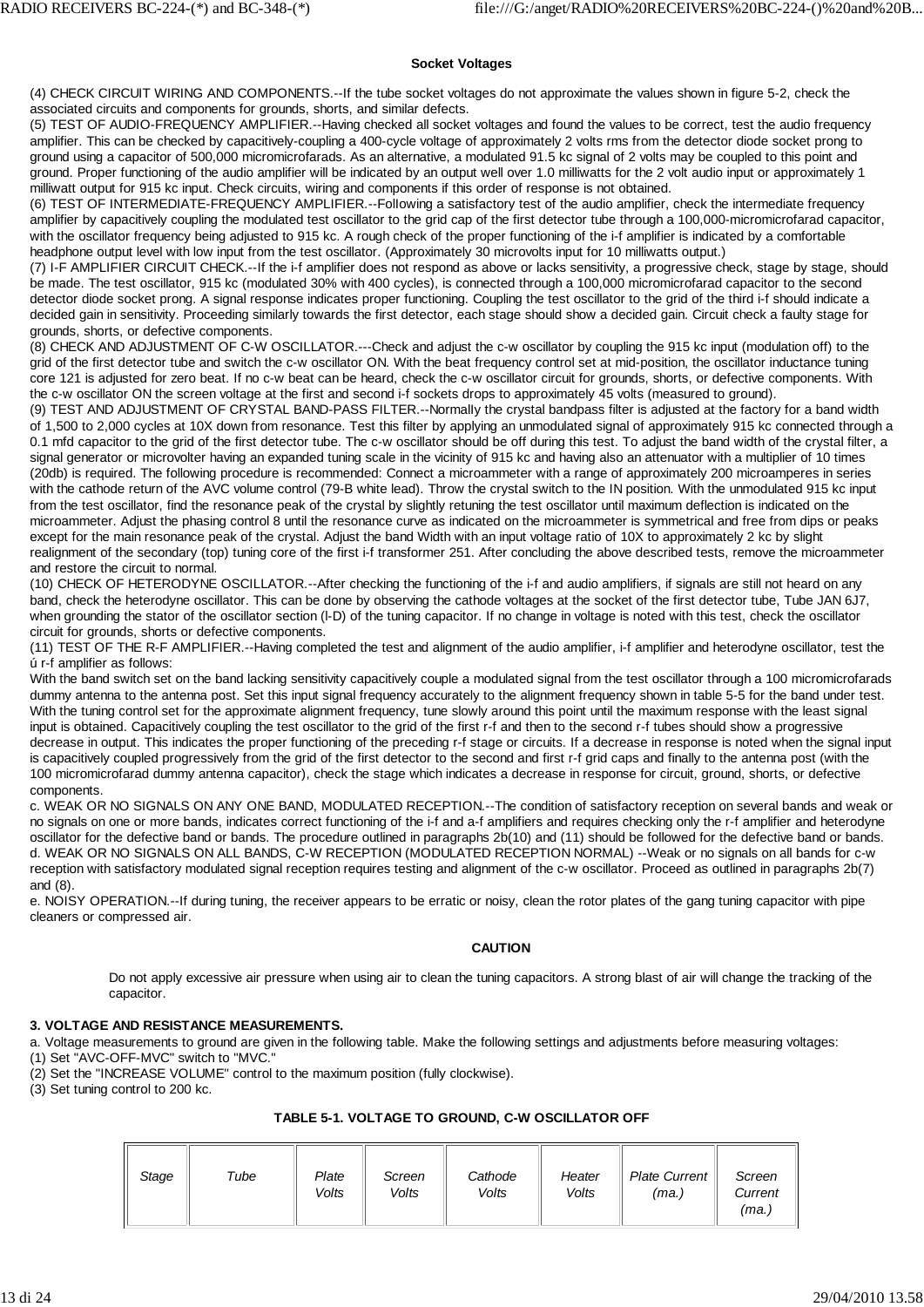| $1 R-F$ | JAN 6K7            | 184 | 70  | 2.6  | 6.3 | 4.1  | 1.0  |
|---------|--------------------|-----|-----|------|-----|------|------|
| $2 R-F$ | JAN 6K7            | 177 | 86  | 3.2  | 6.3 | 4.8  | 1.3  |
| 1 Det.  | JAN 6J7            | 202 | 96  | 4.2  | 6.3 | 0.23 | 0.08 |
| Osc.    | JAN 6C5            | 58  | .   | 0.0  | 6.3 | 1.6  | .    |
| $1 I-F$ | JAN 6K7            | 182 | 82  | 3.1  | 6.5 | 4.7  | 1.2  |
| $2I-F$  | JAN 6F7            | 207 | 82  | 3.1  | 6.5 | 4.5  | 1.4  |
| $3I-F$  | JAN 6B8            | 207 | 72  | 21.0 | 6.5 | 2.5  | 0.6  |
| Output  | JAN 6K6            | 197 | 207 | 0.0  | 6.5 | 18.0 | 3.2  |
| 2 Det.  | JAN 6B8<br>(Diode) | 8.0 | .   | .    | .   | .    | .    |

# **TABLE 5-2. VOLTAGE TO GROUND, C-W OSCILLATOR ON**

| Stage    | Tube                | Plate<br>Volts | Screen<br>Volts | Cathode<br>Volts | Heater<br>Volts | Plate<br>Current<br>(ma.) | Screen<br>Current<br>(ma.) |
|----------|---------------------|----------------|-----------------|------------------|-----------------|---------------------------|----------------------------|
| $1 R-F$  | JAN 6K7             | 197            | 37              | 1.3              | 6.3             | 2.0                       | 0.55                       |
| 2 R-F    | JAN 6K7             | 188            | 65              | 2.3              | 6.3             | 3.7                       | 1.0                        |
| 1 Det.   | JAN 6J7             | 204            | 72              | 3.4              | 6.3             | 0.17                      | 0.06                       |
| Osc.     | JAN 6C5             | 58             | .               | 0.0              | 6.3             | 1.6                       | .                          |
| $11-F$   | JAN 6K7             | 195            | 44              | 1.6              | 6.5             | 2.3                       | 0.5                        |
| $2I-F$   | JAN 6F7             | 210            | 44              | 1.6              | 6.5             | 2.2                       | 0.5                        |
| $3I-F$   | JAN 6B8             | 210            | 72              | 21.0             | 6.5             | 2.5                       | 0.6                        |
| Output   | JAN 6K6             | 198            | 210             | 0.0              | 6.5             | 23.5                      | 3.6                        |
| C-W Osc. | JAN 6F7<br>(Triode) | 18.0           | .               | .                | .               | .                         | .                          |

#### **Note**

The readings given above are average values taken on receivers of this type using a 14-volt power supply or 28-volt power supply, depending on receiver use. Meter indications within +/-10% of these values will in most cases indicate correct operations. The readings are taken with the tuning control set to the I-F end of the dial.

b. Resistance measurements to ground are given in the following table. Make the following settings and adjustments before measuring resistance:

(1) Disconnect the power plug at the rear of the receiver cabinet.

(2) Set "AVC-OFF-MVC" Switch to "MVC" unless otherwise indicated in the tables below.

## **TABLE 5-3. RESISTANCE TO GROUND (OHMS), C-W OSCILLATOR OFF**

|       |      |         |       |        | "AVC-OFF-MVC"<br><b>SWITCH SETTING</b> |       |
|-------|------|---------|-------|--------|----------------------------------------|-------|
| Stage | Tube | Cathode | Plate | Screen | "MVC"                                  | "AVC" |
|       |      |         |       |        | Grid                                   | Grid  |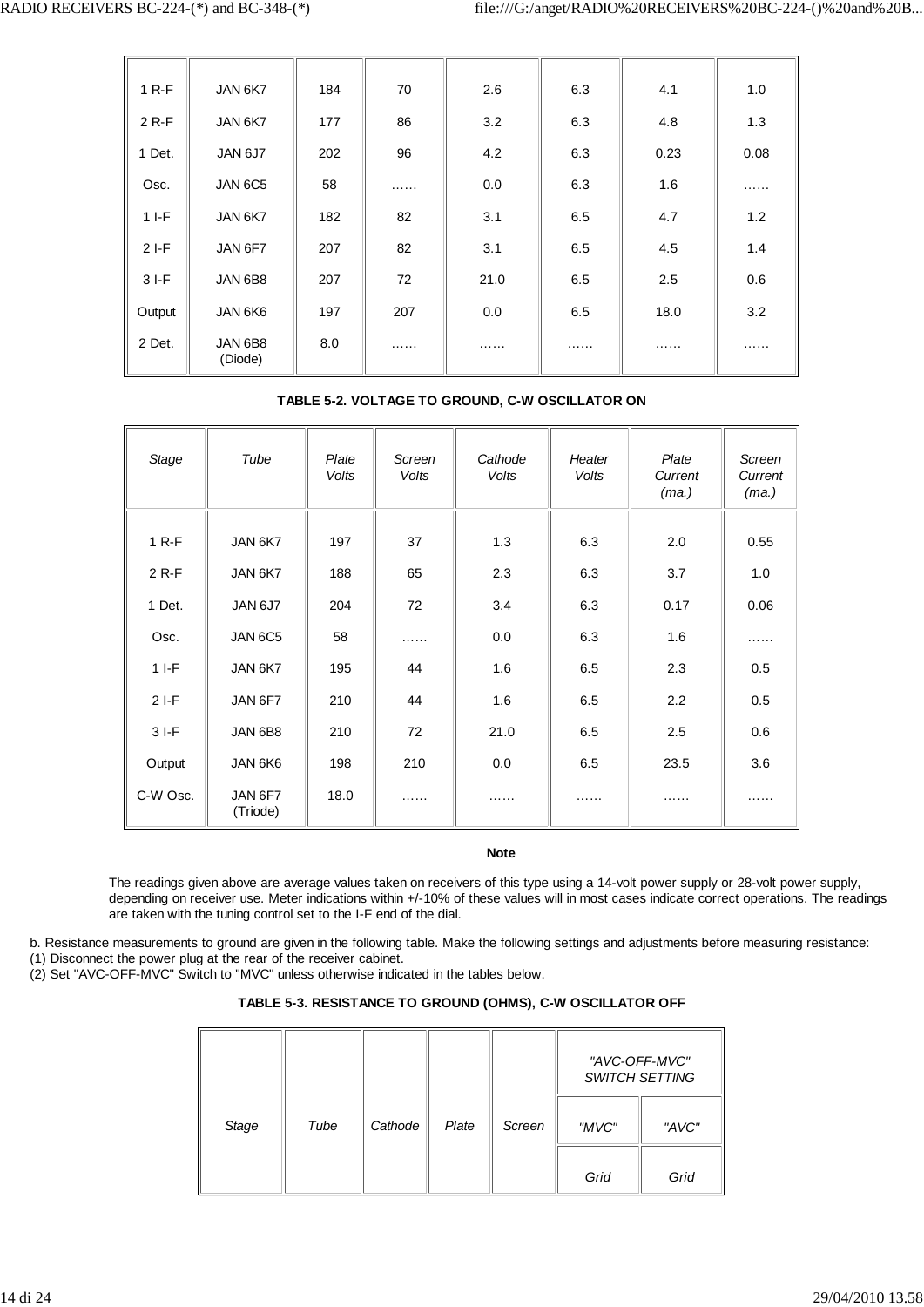| $1 R-F$ | JAN 6K7 | 490    | 5,200  | 80,000  | 100,000  | 1.8 meg.  |
|---------|---------|--------|--------|---------|----------|-----------|
| $2 R-F$ | JAN 6K7 | 480    | 5,200  | 75,000  | 100,000  | 1.8 meg.  |
| 1 Det.  | JAN 6J7 | 15,000 | 5,600  | 75,000  | $\Omega$ | $\Omega$  |
| Osc.    | JAN 6C5 | 0      | 41,000 | .       | 100,000  | 100,000   |
| $1 I-F$ | JAN 6K7 | 520    | 5,600  | 70,000  | 500,000  | 1.8 meg.  |
| $2I-F$  | JAN 6F7 | 470    | 500    | 70,000  | 500,000  | 2.25 meg. |
| $3$ I-F | JAN 6B8 | 6,200  | 500    | 180,000 | 5,000    | 5,000     |
| Output  | JAN 6K6 | 0      | 1,080  | 480     | 700,000  |           |

|                  |         |         |         |         | "AVC-OFF-MVC"<br><b>SWITCH SETTING</b> |            |
|------------------|---------|---------|---------|---------|----------------------------------------|------------|
| <b>Stage</b>     | Tube    | Cathode | Plate   | Screen  | "MVC"                                  | "AVC"      |
|                  |         |         |         |         | Grid                                   | Grid       |
|                  |         |         |         |         |                                        |            |
| $1 R-F$          | JAN 6K7 | 490     | 5,200   | 80,000  | 100,000                                | 1.8 meg.   |
| 2 R-F            | JAN 6K7 | 480     | 5,200   | 75,000  | 100,000                                | $1.8$ meg. |
| 1 Det.           | JAN 6J7 | 15,000  | 5,600   | 75,000  | 0                                      | 0          |
| Osc.             | JAN 6C5 | 0       | 41,000  | .       | 100,000                                | 100,000    |
| $1 I-F$          | JAN 6K7 | 520     | 5,600   | 70,000  | 500,000                                | 1.8 meg.   |
| $2 I-F$          | JAN 6F7 | 470     | 500     | 70,000  | 500,000                                | 2.25 meg.  |
| $3I-F$           | JAN 6B8 | 6,200   | 500     | 180,000 | 5,000                                  | 5,000      |
| Output           | JAN 6K6 | 0       | 1,080   | 480     | 700,000                                |            |
| C-W Osc.         | JAN 6F7 | .       | 82,000  | .       | 500,000                                |            |
| Det. Diode       | JAN 6B8 | .       | 180,000 |         | .                                      |            |
| <b>AVC Diode</b> | JAN 6B8 |         | 380,000 |         |                                        |            |

**TABLE 5-4. RESISTANCE TO GROUND (OHMS), C-W OSCILLATOR ON**

**Note**

The readings tabulated above are average values taken on receivers of this type with the storage battery disconnected. Meter indications within plus or minus 10% of the values will in most cases indicate correct operation.

#### **4. ALIGNMENT**

a. ALIGNMENT OF I-F AMPLIFIER.--When all stages have been tested, the i-f amplifier alignment is checked by capacitively coupling a low level input signal of 915 kc to the first detector grid and adjusting the i-f tuning cores of both primary and secondary windings of the first, second and third i-f transformers and the tuned circuit of the crystal filter assembly for maximum output. The fourth i-f transformer is slightly over-coupled with the resultant double response peaks symmetrically located approximately 5 kilocycles each side of the 915 kc i-f alignment frequency. In general, it will not be necessary to realign this transformer because of its broad characteristic. However, if realignment becomes necessary, the following procedure should be followed.

Connect the modulated test oscillator through a 100,000 micromicrofarads capacitor to the grid of tube JAN 6B8 (third i-f amplifier tube) and to ground. Set the input frequency at 910 kc and adjust alternately first the primary tuning core, then the secondary tuning core of the fourth i-f transformer until maximum output is obtained when both cores are turned in a right-hand screw direction. The modulated test oscillator should then be turned slowly through the 915 kc setting and to approximately 920 kc where a second response peak of approximately equal amplitude as that at 910 kc should be obtained. This indicates correct alignment. Slight supplementary adjustments of the primary and secondary tuning cores may be necessary to secure a symmetrical double peak response with the slight hollow between response peaks located at the 915 kc alignment frequency. If a sweep frequency-modulated test oscillator is available, this fourth i-f transformer can be conveniently aligned by visual observation on a cathode-ray oscilloscope. In this case, the tuning core adjustments are made to obtain a double-peak response pattern centered at 915 kc.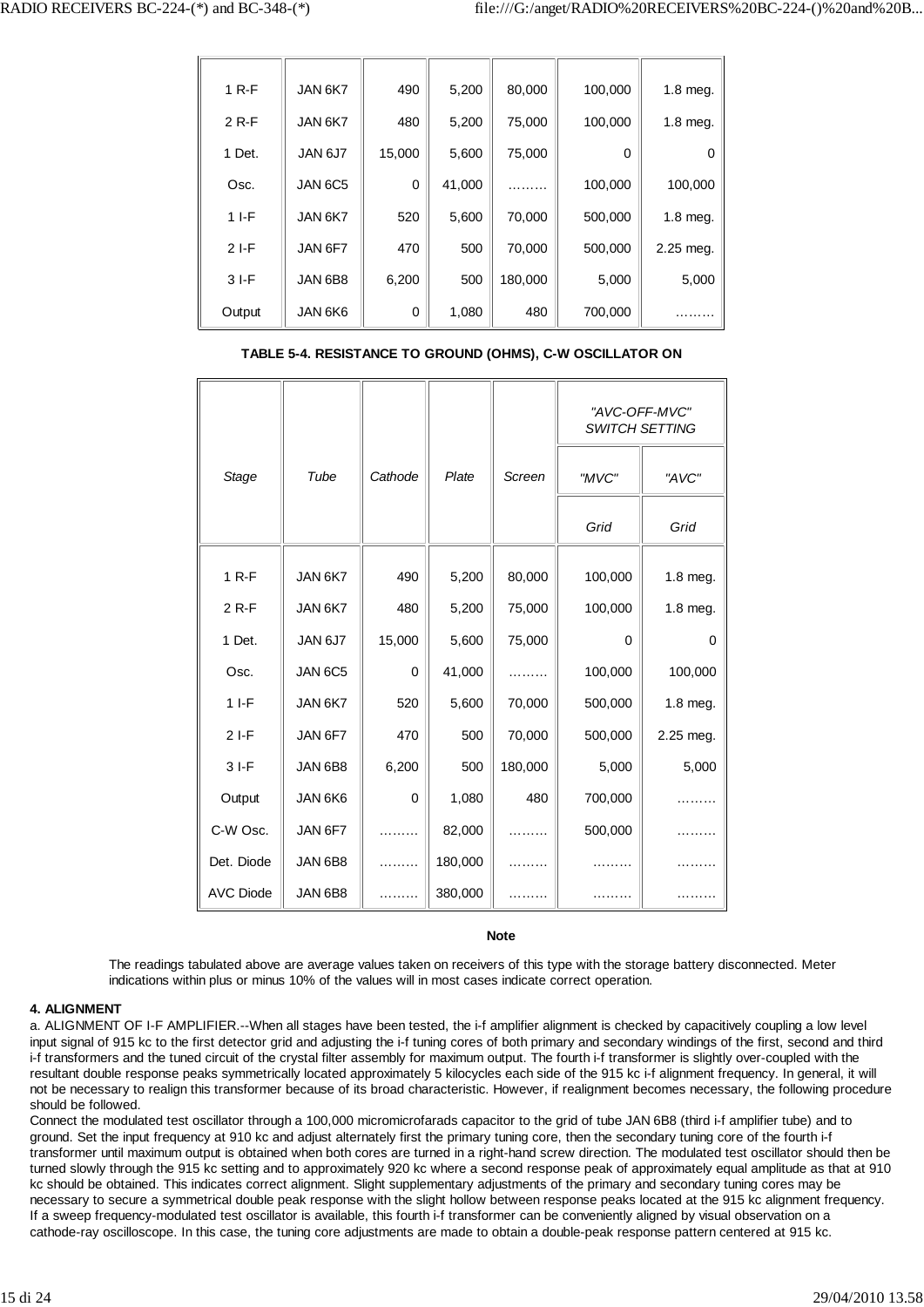#### b. ALIGNMENT OF R-F AMPLIFIER.

#### **Note**

For a general alignment start with the 200-500 kc band No. 1.

| Band | Freq. Range     | Alignment        | Trimmers* |          |         |          |
|------|-----------------|------------------|-----------|----------|---------|----------|
| No.  |                 | Frequency        | Osc.      | Det.     | $R-F$   | Ant.     |
|      |                 |                  |           |          |         |          |
| 1    | 200-500 kc      | 500 kc           | $6 - 1$   | $3 - 5$  | $3 - 3$ | $2***$   |
| 1    | 200-500 kc      | 200 kc           | 10        | $\cdots$ | $\cdot$ | $\cdots$ |
| 2    | $1.5 - 3.5$ mc  | $3.5 \text{ mc}$ | $6 - 2$   | $5-5$    | $5 - 3$ | $5 - 1$  |
| 3    | $3.5 - 6.0$ mc  | $6.0$ mc         | $6-3$     | $3-6$    | $3 - 4$ | $3 - 1$  |
| 4    | $6.0 - 9.5$ mc  | $9.5 \text{ mc}$ | $6 - 4$   | $5-6$    | $5 - 4$ | $5 - 2$  |
| 5    | $9.5 - 13.5$ mc | 13.5 mc          | $6-5$     | $7 - 2$  | $7 - 1$ | $3 - 2$  |
| 6    | 13.5-18.0 mc    | 18.0 mc          | $6-6$     | $4 - 3$  | $4 - 2$ | $4 - 1$  |

\*Refer to figures 6-1, 6-3, 6-4, 6-6, 6-9, and 6-10 for location. The alignment controls for the various bands are numbered on the chassis adjacent to the control. Controls for band 1 are marked 1, those for marked 2, etc.

\*\* Antenna alignment control. In the r-f alignment for any particular band adjust the tuning control for the alignment frequency (see Table 5-5) and couple the modulated test signal at this alignment frequency from the test oscillator to antenna post through the 100 mmf dummy antenna. Adjust the three trimmers (Ant.; R-F; and Det.) for this band, for maximum output. A similar procedure is followed in the alignment of each band. c. ALIGNMENT OF HETERODYNE OSCILLATOR.

#### **Note**

For a general alignment start with the 200-500 kc band No. 1.

The alignment of the heterodyne oscillator is necessary only when the tuning dial frequency calibration is in error by more than 0.5 per cent. To align the oscillator follow the same general procedure described for the alignment of the r-f amplifier. With the BAND SWITCH on band No. 1 (200-500 kc) and the TUNING control set to the alignment frequency, couple the output of the modulated test oscillator (set at the alignment frequency) to the antenna post through the 100 micromicrofarad dummy, antenna. Adjust the oscillator trimmer for this band for maximum audio output. Note that in band No. I there are two such adjustments, one at the i-f and the Other at the h-f end of the dial. A similar procedure is followed in the alignment of each band.

#### **5. SPECIAL MAINTENANCE PROCEDURES.**

a. CARE AND SERVICING OF DYNAMOTOR DM-28- (\*) or DM-24- (\*).(1) The dynamotor and filter assembly is removable from the receiver chassis without disturbing other parts, provided the procedure outlined below is followed.

( 2 ) Loosen the two thumbscrews on the receiver panel, and draw the chassis from the cabinet. Lay the chassis with top upwards on a smooth, fiat surface, with the rear toward the operator. Loosen the five connector screws on the dynamotor terminal strip and withdraw the spade terminals beneath them.

(3) Loosen the four captive screws 211, Figure 5--3; which hold the dynamotor unit to the chassis. Remove the dynamotor and filter assembly from the receiver by grasping the dynamotor and lifting vertically.

(4) The filter portion of the dynamotor unit is made accessible by the removal of the filter unit cover located at the base of the dynamotor. (See fig. 5--3.)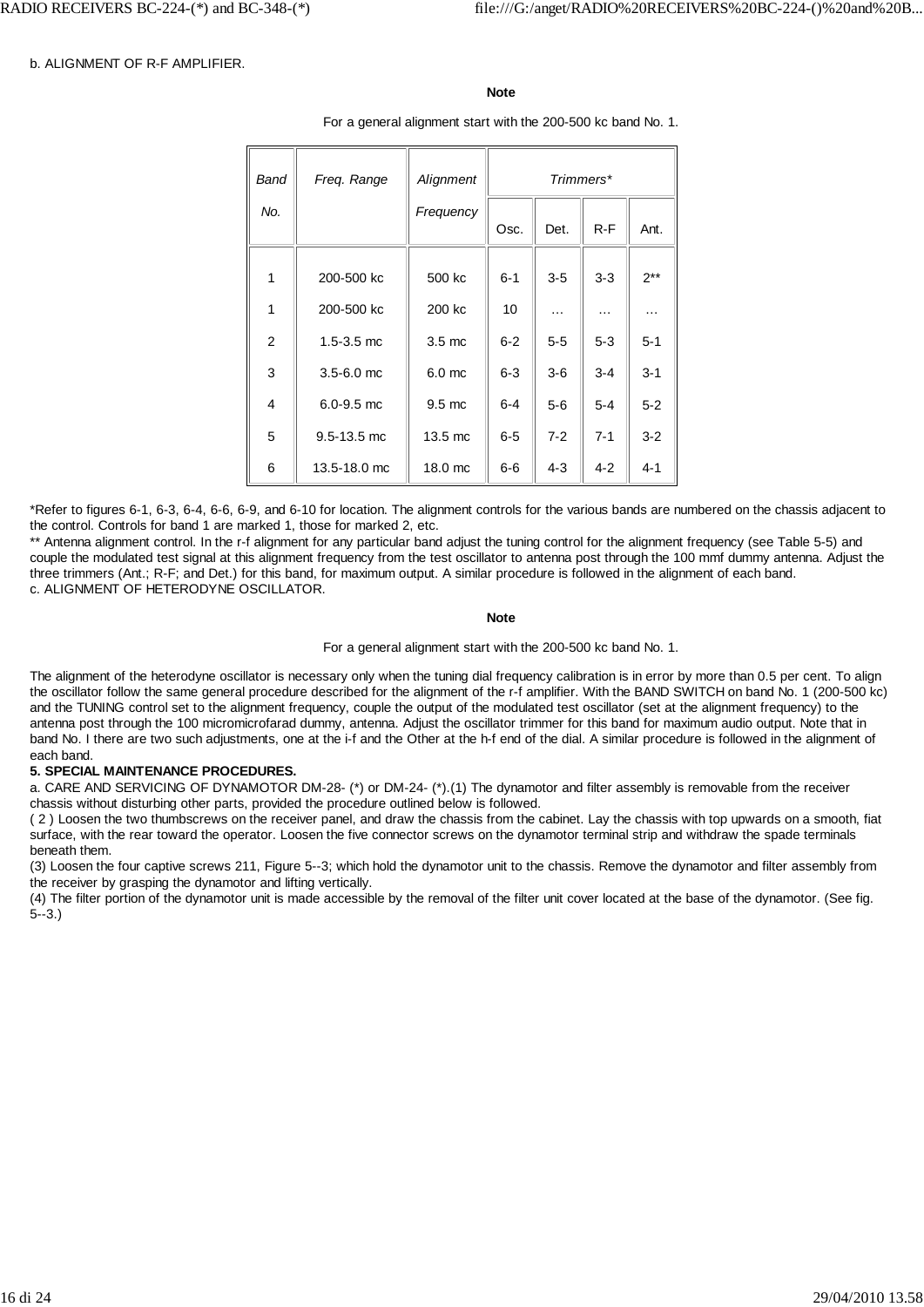

**Figure 5-3 Dynamotor DM-28-(\*) or DM-24-(\*) and View Showing Filter Open**

(5) Lubricate thc dynamotor at 1,000 hours or approximately six months of ordinary service. For ordinary and LOW temperature conditions use a mineral oil grease AN-G-15. For unusually high temperatures which are present in tropical climates use AN-G-5 grease. The directions for lubrication are stamped on the inside of the end-bell dust covers. Access to the bearings of the dynamotor is obtained by removing the dust covers after first cutting the safety wires and removing the retaining screws, then unscrewing the bearing end plates. Do not PACK the lubricant in these bearings. (6) When necessary to replace the ball bearings or turn down the commutators, first remove the brushes from their cartridges. (See fig. 5-4.) Remove the nuts from the tie rods which hold the bearing end-bells, and pull the end-bells away from the field coil assembly. The armature can now be taken out. Examine the brushes to see that they have worn properly and are free from hard spots. Should such spots be apparent (they generally cause grooves in the commutator surface), replace the brush and smooth the commutator. The ball bearing retainers and the shaft are machined for very snug fits, but a slight tapping will loosen them. To remove the bearing retainers from the end-bells, use two small screwdrivers as wedges between the outer ball race and the end-bell. If the grease slinger becomes bent during removal, straighten it and replace it on the shaft before replacing the bearing.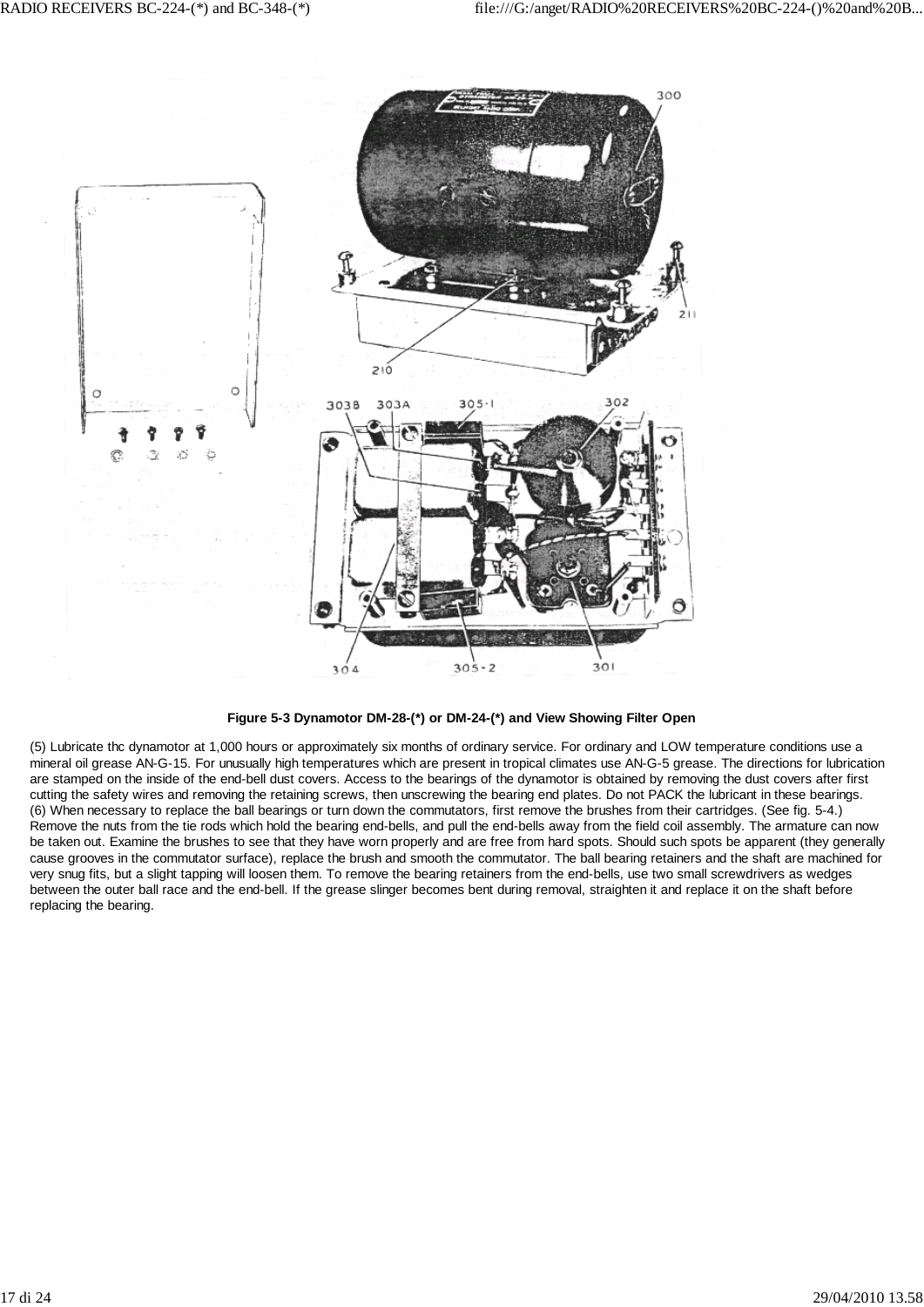

**Figure 5-4 Dynamotor DM-28-(\*) or DM-24-(\*) -- Disassembled**

(7) To smooth down the commutator, rotate it in a lathe holding a fine grade of sandpaper (not coarser than size 00), lightly against the commutator surface. Do not use emery cloth. Wipe away all residue of dust, sand and dirt to leave a clean, smooth, polished commutator surface. Never sand a commutator having a smooth or polished surface or turn it down simply because it is discolored. If the commutator is turned down in a lathe, the mica segment separators must be undercut.

(8) Re-assemble the dynamotor in the reverse process of the disassembly procedure. The use of the screwdrivers as wedges is not necessary. In replacing the brushes, check to see that the + and - markings on the brushes correspond with those on the brush holder supports, and that the marked side of the brush is towards the top of the dynamotor. The commutator must be given a final inspection for free running, cleanliness and absence of grease or oil. Wipe the end-bells clean and dry them before replacing on the dynamotor.

(9) The nominal ratings of Dynamotors DM-24-(\*) are: Input, 2.45 amperes at 13.8 volts; output, 70 milliamperes, at 220 volts; regulation 12 per cent. The nominal ratings of Dynamotors DM-28-(\*) are Input, 1.23 amperes at 27.9 volts; output, 70 milliamperes at 220 volts; regulation, 12 Per cent. b. REMOVAL OF FRONT PANEL.

#### (See figure 8-14.)

(1) For adjustment of dial or mask, or for servicing certain parts, it may be necessary to remove the panel. Take the chassis, with panel attached, completely out of the cabinet. Place it with the panel facing upwards. Unsolder the lead to the antenna binding post and the lead from the chassis to the dial lights. Remove the dial light housing cover, the two thumbscrew rods, the handles, and all knobs and retaining nuts of all controls except the DIAL LIGHTS control. Remove the retaining nuts of the TEL jacks. The panel may be lifted off after the removal of the end plate holding screws, the chassis holding screws, and the dlal casting holding screws.

(2) In replacing the BEAT FREQ. control knob, turn the flexible shaft until the set screw in the coupling at the internal end, points away from the panel. Now mount the knob so that the arrow points vertically towards the top of the receiver. This knob has two set screws. In replacing the other knobs on the shafts, note that flats on the shafts provide for proper location. Tighten all set screws securely, and give a second tightening to the set screw on the band switch knob after the shaft has been rotated a few times.

#### c. DIAL AND MASK ASSEMBLY.

(1) Attached to the front panel, and to the main frame or chassis casting used as the frame for the switch drive shaft, dial mask and detent, for the tuning dial, tuning shaft, reduction gears, and stop. All of these parts are assembled, and can be moved as a unit.

(2) The switch drive shaft passes through a hole in an adjustable plate, located in the dial lamp homing, and through a clearance hole in the panel. The hole in the adjustable plate is purposely given a larger clearance than bearing requirements would dictate. The bearing is used to support the shaft against forces which might spring it or damage the internal bearing. The shaft extends through a long bushing pressed in the dial housing. At the inside end of the shaft the detent (star wheel) and the driving portion of the coupling member are pinned in place by means of taper pins. The dial assembly runs on the outside surface of the long bushing referred to above. Just inside the panel, the hub of the mask is attached to the shaft by a taper pin. (3) A stop arm, on the back of the dial frame casting, engages a pin in the detent and limits its rotation to 6 positions spaced 60 degrees apart. Attached to the casting is the assembly, consisting of pivot pins, arms with rollers, and spring which positions the detent. This assembly is locked with two dowel pins after the correct location is made.

(4) On the front (panel) end of the bushing (through which the switch shaft passes) there is a narrow shoulder which supports the lower end of the dial index plate. This index plate is attached to the casting at its upper end with means for removing any slack and keeping it straight and taut. The inner end of the mask hub and the outer end of the dial hub turn and are held against opposite sides of the index plate.

(5) The dial is attached to a flanged hub which runs on the outside surface of the bushing through which the switch drive shaft passes. This hub also carries a large gear driven by a pinion combined with a split idler gear. This split idler gear and pinion has adjustment in the clearance holes for the mounting screws to enable the backlash to be reduced to the smallest practicable amount between the pinion and the large dial gear.

(6) The tuning shaft has, in addition to the pinion referred to above, a stop, and a worm which meshes with a split worm gear on a cross shaft at the back of the frame. Both this cross shaft and the tuning shaft run in bearings which are integral in the casting. Both shafts have spring thrust washers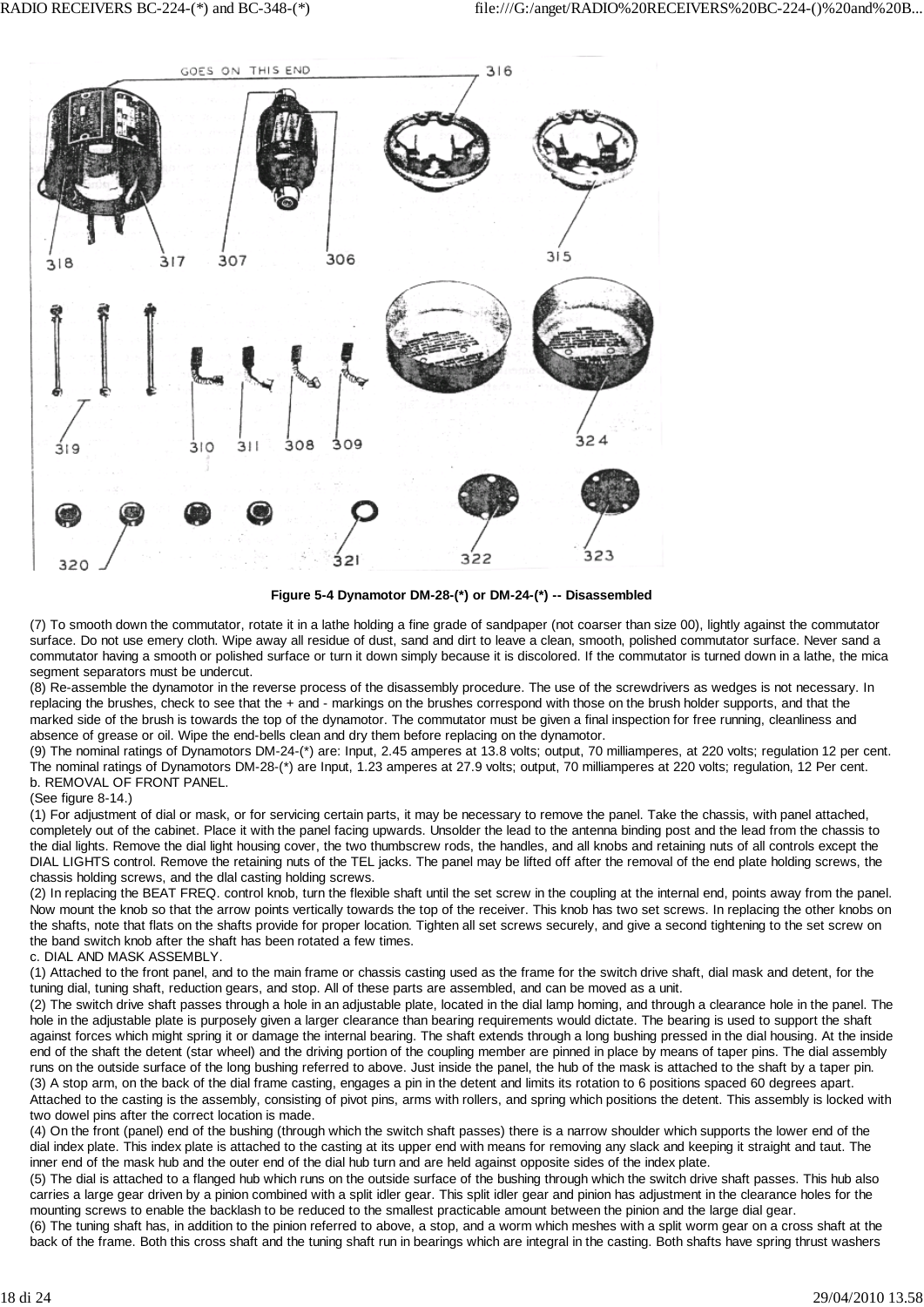to remove end play. The cross shaft carries a pinion which is meshed with a split gear on the tuning capacitor shaft. The degree of mesh of this pinion and gear is adjustable by moving the tuning capacitor toward or away from the panel after it is placed in position and before the holding screws are finally tightened.

(7) The overall gear ratio between the tuning shaft and the capacitor shaft is 200 to 1. The design of the tuning capacitor permits but a small amount of rotation at either end of its travel beyond the 180 degrees required to give its complete range in electrical capacity. However, means are provided to stop the tuning shaft at either end after a total of approximately 100 revolutions. This is accomplished by a cam on the outer edge of the tuning dial which operates an arm pivoted on a pin on the frame casting. One end of this arm has a roller which runs on the outer edge of the dial. The roller is held in contact with the dial by a spring. The dial edge is cut away in such a manner that when the end of the tuning scale is reached, the roller can move toward the center of the dial, being forced in that direction by the spring. Thus the opposite end of the stop arm is moved so that the hook at the end of the arm engages the rotating stop on the shaft, and thereby prevents further rotation. When the direction of rotation of the tuning shaft is reversed, the roller and arm are pushed outward against the spring by the cam edge of the dial and the stop disengages.

(8) Since a definite relation must be set and maintained between the dial position and the angular position of the rotor of the tuning capacitor, adjustment is provided at the pinion on the cross shaft at the rear of the frame. (This is the shaft which also carries the worm gear.) This pinion is held in place by two set screws which bear in a groove on the shaft. By loosening these two set screws, either the dial or the tuning capacitor can be rotated while the other part remains fixed. The correct relation between these is that the tuning capacitor rotor plates are fully meshed with the stator plates (maximum capacity) when the dial is set with the isolated index mark at the low frequency end of the 13.5 to 18.0 mc band. d. REMOVAL AND REPLACEMENT OF DIAL MECHANISM.

(1) To remove the dial mechanism from the chassis for servicing, first remove the front panel in accordance with instructions given in paragraph 5b. The frame of the mechanism is attached to the chassis by the bracket holding the fuse, and by two slotted hexagon head screws through the flange on the under side of the chassis. One of these screws is beneath the removable shield which covers the terminal of the first i-f transformer. When these screws are removed, the complete unit can be removed. The center disc of the flexible coupling is loose and will drop out of engagement. (2) To remove the index and dial, remove the taper pin holding the mask hub to the switch drive shaft. Support the shaft when driving out this pin, so that excess stress will not be placed on the center bushing. After the removal of the mask and the index, the dial and its gear are free to slide off the bushing. In replacing these parts, the thrust washer behind the dial hub must be turned in the position to give maximum thrust, which is convex side outward.

(3) If the dial is removed and replaced, it is possible that in meshing the dial gear with the idler gear the stop relationship may not be correct. In this case it may be necessary to change a tooth at a time to correct the relationship. The stop relationship must be such that the roller arm hook and the tuning shaft stop arm engage fully at the end of the last revolution. However, on the previous revolution the arm must not start to move until the rotating arm has passed under the roller arm hook. This adjustment can only be made by trial and inspection, but can be secured in one or two trials. Substitution of a different stop arm may also require readjustment. In this case the adjustment should be made by lengthening or shortening the roller end of the arm. This is done by loosening the two nuts on the arm, and adjusting the arm by means of the slotted holes provided.

(4) When the dial mechanism is replaced, the flexible coupling must be properly positioned so that the position of the mask corresponds to the switch position, since it is possible otherwise to get the band switches to an operative position. The correct relative positions are obtained when the mask is set to band 1 and the set screw, locking the flat switch to the large level gear hub, is vertical.

(5) If any of the gear trains including split gears have been unmeshed in disassembly, the split gears must be reset to put tension on the loose section when they are again meshed. Normally, a displacement of one tooth between the two sections is sufficient. Trial will show whether this will remove the backlash.

(6) When the dial mechanism is reassembled to the chassis, carefully adjust the relation between the dial and the tuning capacitor in order to maintain the calibration and prevent over-running the capacitor (refer to paragraph 3-1h). This is done by loosening the two set screws in the pinion on the cross shaft on the back of the dial assembly. Before putting the mechanism in place, this pinion can be moved along the shaft toward the worm gear to clear the capacitor split gear. This facilitates assembly, since the gears can be meshed after the dial mechanism is bolted in place, making it easier to get the tension on the split gear in the capacitor assembly.

e. REMOVAL OF ANTENNA, R-F, DETECTOR, AND OSCILLATOR UNITS.--In many cases servicing of these units will require only the removal of the top or bottom cover of a particular unit; however any unit may be removed and replaced independently as follows:

- (1) Unsolder the lead to the main tuning capacitor at the capacitor by first removing the capacitor shield. Unsolder all other leads at the unit.
- (2) Disconnect the band switch drive shaft and withdraw same from the antenna unit end.
- (3) In case of antenna unit, disconnect the antenna alignment control shaft.
- (4) Remove screws holding unit to the tie strips at the bottom.
- (5) Remove screws holding the unit to the chassis.
- (6) Lift the unit from the receiver, taking care that it comes out freely.

(7) When replacing a unit, reverse the above procedure. Do not screw the chassis holding screws tightly until the drive shaft has been replaced and the band change switch knob has been rotated a number of times. This will insure the self-alignment of the unit and the proper action of the detent.

## **6. REPLACEMENT OF FUSES AND LAMPS.**

a. Remove the dial light housing cover by unscrewlng the two thumbscrews at each side of the dial. The lamps are accessible with this panel off. b. To replace fuse, remove the chassis from the cabinet and turn upside down. The fuse is located on a panel in the center of the bottom side of the

#### chassis. **7. LUBRICATION DATA.**

This dynamotor requires lubricating after 1,000 hours or approximately 6 months of ordinary service. Lubricate it with Air Corps Grade 375 grease only. The directions for lubrication are stamped on the inside of the end-bell dust covers. To gain access to the dynamotor bearings, remove the dust covers after cutting the safety wires and removing the retaining screws, then unscrew the bearing end plates. Do not PACK the lubricant in these bearings.

## *SECTION VI SUPPLEMENTARY DATA*

## **1. TUBE COMPLEMENT.**

| Quantity | JAN Type | VT-type | Function                            |
|----------|----------|---------|-------------------------------------|
| 3        | JAN 6K7  | VT-86   | RF amplifier<br><b>RF</b> amplifier |
|          |          |         |                                     |

# **TABLE 6-1. TUBE COMPLEMENT**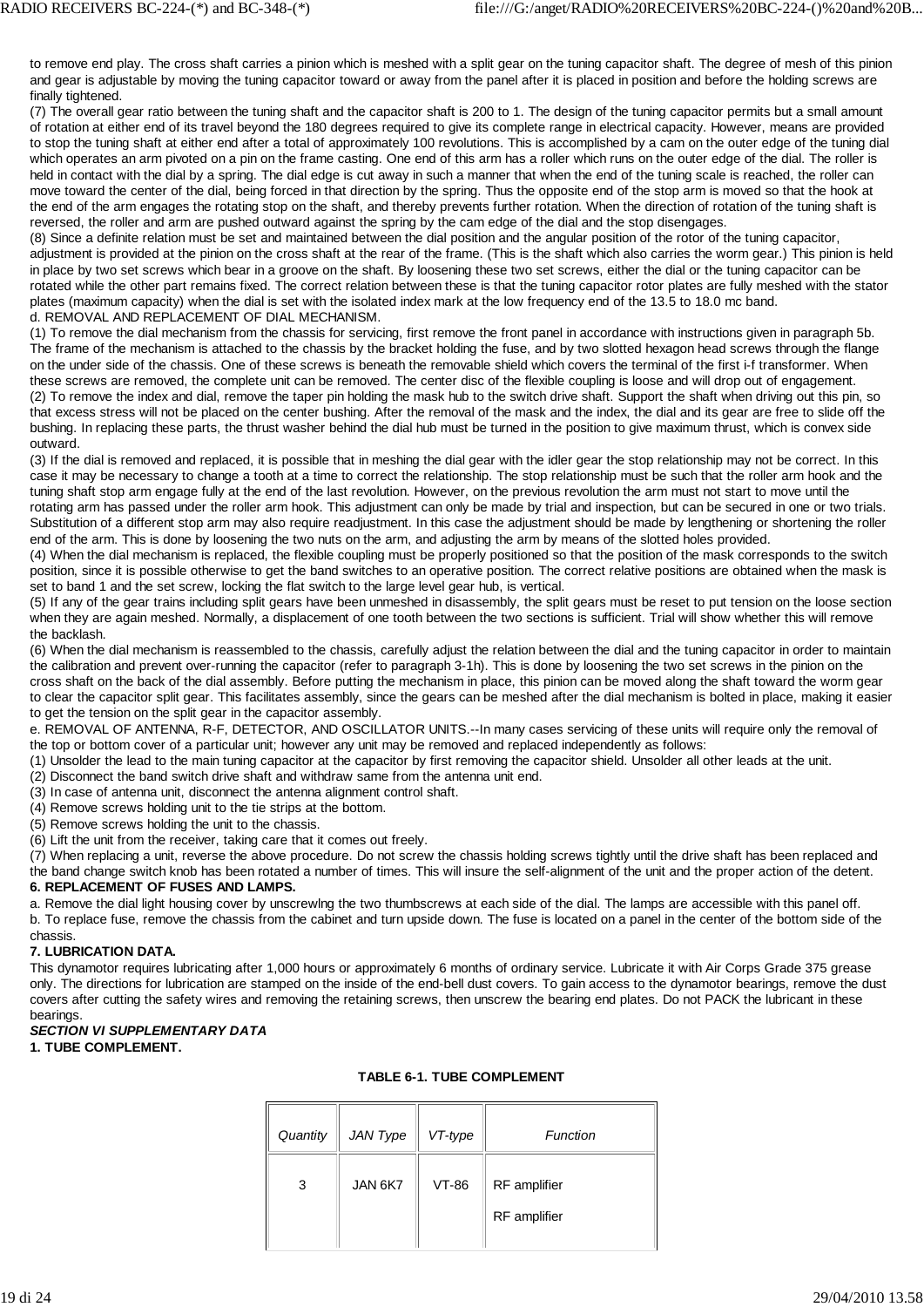|   |                |          | IF amplifier                     |
|---|----------------|----------|----------------------------------|
| 1 | JAN 6J7        | VT-9!    | 1st Detector                     |
| 1 | JAN 6F7        | $VT-70$  | 2nd i-f; c.w. oscillator         |
| 1 | JAN6B8         | $VT-93$  | 3rd i-f; 2nd detector,<br>a.v.c. |
| 1 | JAN 6C5        | $VT-65$  | Oscillator                       |
| 1 | JAN 6K6        | $VT-152$ | Output amplifier                 |
| 1 | <b>JAN 991</b> |          | Voltage regulator                |
|   |                |          | (Neon bulb)                      |

## **2. LAMP COMPLEMENT.**

## **TABLE 6-2. LAMP COMPLEMENT**

| Quantity | Type  | Rating                        |
|----------|-------|-------------------------------|
|          | LM-27 | 6.3 volts; 0.25 amperes<br>II |

**3. FUSE COMPLEMENT.**

## **TABLE 6-3. FUSE COMPLEMENT**

| Quantity | Type         | Rating               |
|----------|--------------|----------------------|
| $1^*$ or | <b>FU-35</b> | 5 amperes; 25 volts  |
| $1**$    | <b>FU-23</b> | 10 amperes; 25 volts |

\* Used with Radio Receiver BC-348-(\*) only.

\*\* Used with Radio Receiver BC-224-(\*) only.

**4. FREQUENCY RANGE.**

## **TABLE 6--4. FREQUENCY RANGE**

| Band | <b>Frequency Coverage</b> |
|------|---------------------------|
|      | 200- 500 kilocycles       |
| 2    | 1.5-3.5 megacycles        |
| 3    | 3.5-6.0 megacycles        |
| 4    | 6.0- 9.5 megacycles       |
| 5    | 9.5-13.5 megacycles       |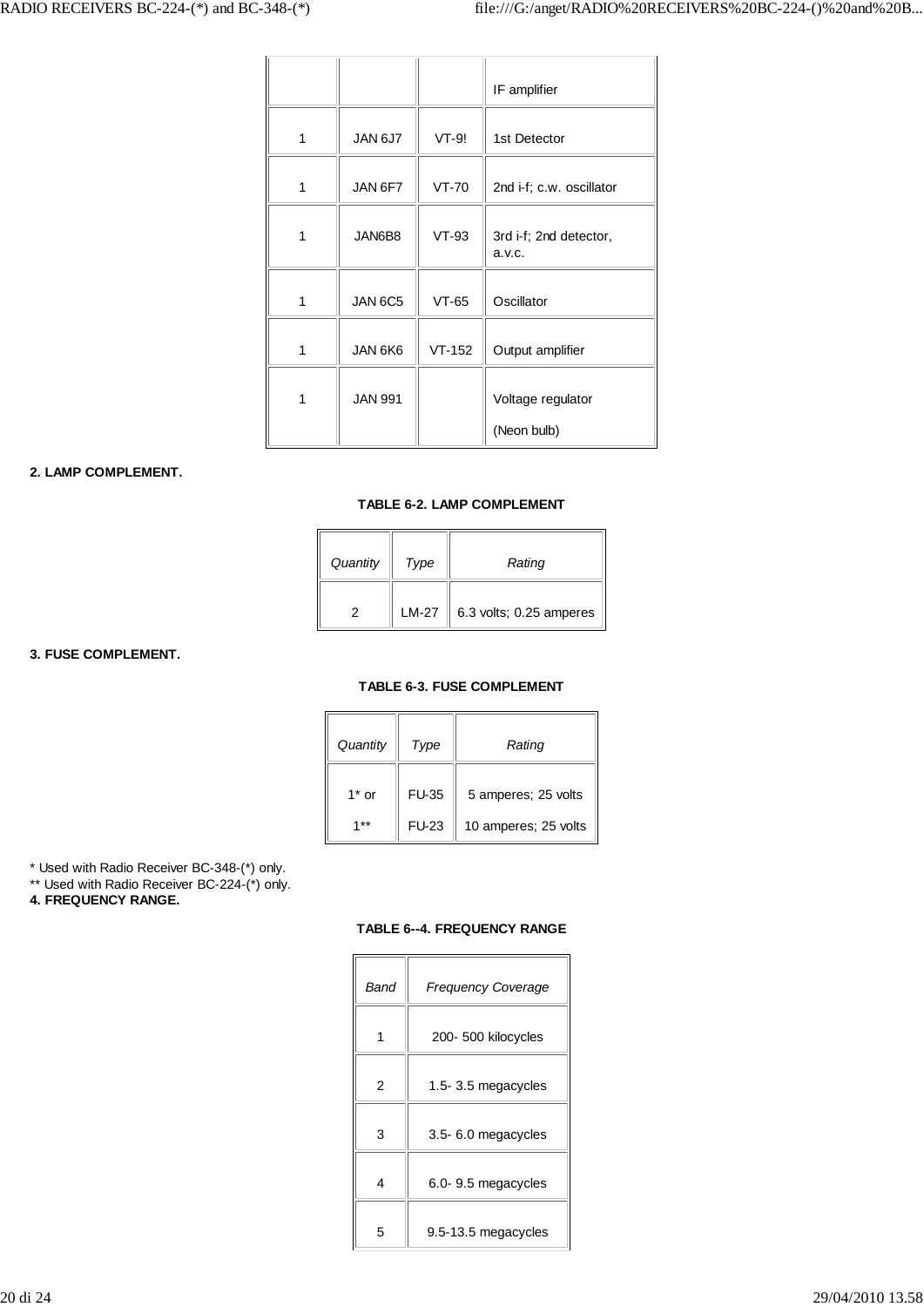

## **5. PERFORMANCE DATA.**

a. SELECTIVITY.--The selectivity of a radio receiver is that characteristic which determines the extent to which it is capable of differentiating between the desired signal and disturbances of other frequencies. This characteristic may be determined as follows:

(1) With Radio Receiver BC-348-(\*) or BC224-(\*) and a signal generator, both tuned to 200 kc, adjust the generator output to obtain a receiver output of 10 milliwatts into a 300 ohm resistive load. Use 30 percent modulation, 400 cycles.

(2) Increase the voltage of the signal generator to twice (2X) the value obtained above.

(3) Increase the generator frequency until the receiver output decreases to 10 milliwatts. Record the frequency change.

(4) Without changing the generator output, decrease tile generator frequency, passing through 200 kc, until the receiver output is again I0 milliwatts. Record the difference between this frequency and 200 kc.

(5) The sum of the two values obtained in steps 3 and 4 should approximate 2.5 kc, as indicated in the table below. Additional data on the selectivity characteristic of Radio Receiver BC-348-(\*) or BC-224(\*) may be obtained by using generator outputs of 10 times (10X), 100 times (100X), 1,000 times (1,000X), etc., the value obtained in step 1 and repeating 3, 4 and 5.

(6) Repeat steps 1 through 5 substituting 500 kc in place of 200 kc. Data on Radio Receiver BC348-(\*) or BC-224-(\*) is obtained as outlined above, using the proper reference frequencies as given below. (These measurements were made with "CRYSTAL" switch in the "OUT" position and the "AVC-OFFMVC" switch in the "MVC" position.)

| Band No.       | Ref.<br>Freq.    | <b>MCW Selectivity</b> |                   |         |         |  |  |
|----------------|------------------|------------------------|-------------------|---------|---------|--|--|
|                |                  | 2X                     | 10X               | 100X    | 1000X   |  |  |
|                |                  |                        |                   |         |         |  |  |
| 1              | 200 kc           | 2.5 kc                 | 7.0 <sub>kc</sub> | 12.0 kc | 15.0 kc |  |  |
| 1              | 500 kc           | 5.0 kc                 | 10.0 kc           | 15.0 kc | 22.0 kc |  |  |
| $\overline{2}$ | $1.5 \text{ mc}$ | 7.0 kc                 | 15.0 kc           | 25.0 kc | 35.0 kc |  |  |
| 3              | $3.5 \text{ mc}$ | 7.0 kc                 | 15.0 kc           | 25.0 kc | 35.0 kc |  |  |
| $\overline{4}$ | 6.0 mc           | 7.0 kc                 | 15.0 kc           | 25.0 kc | 35.0 kc |  |  |
| 5              | 9.5 mc           | 7.0 kc                 | 15.0 kc           | 25.0 kc | 35.0 kc |  |  |
| 6              | 13.5 mc          | 7.0 kc                 | 15.0 kc           | 25.0 kc | 35.0 kc |  |  |

## **TABLE 6-5 SELECTIVITY DATA**

Table 6-5 is presented for use as a guide in servicing receivers. It applies to undamaged and perfectly aligned receivers, under reasonable climatic conditions. These values are to be regarded as average, to be approximated when adjusting the equipment after overhaul or long service. Departures from these values are not necessarily cause for major operations on the equipment. The values should be employed with caution and discretion, particular in the case of measurements carried out under extreme conditions of temperature or humidity, or with a signal generator whose accuracy is not definitely known.

b. SENSITIVITY.--The r-f input required from a directly connected signal generator to obtain 10 milliwatts output (6.3 volts) with a 300 ohm resistive load is shown for three points in each radio receiver. The load resistance shall be connected to the test receiver only, and the output circuit of this receiver shall be isolated from the headsets and output circuits of other receivers. The frequencies at which the measurements must be made are listed in the table below. Input voltage 14 or 28 volts. Sensitivity values are in microvolts, modulated 30 percent at 400 cps.

#### **TABLE 6-6 SENSITIVITY DATA**

| Band           | Freq. Range     | Antenna Binding Post | Mixer Control Grid (Top<br>Cap) | <b>Audio Grid</b> |
|----------------|-----------------|----------------------|---------------------------------|-------------------|
| 1              | 200-500 kc      | 7 microvolts         | 35 microvolts                   | 2 volts *         |
|                |                 |                      |                                 |                   |
| 2              | $1.5 - 3.5$ mc  | 5 microvolts         | 5 microvolts                    | 2 volts           |
| 3              | $3.5 - 6.0$ mc  | 5 microvolts         | 5 microvolts                    | 2 volts           |
| $\overline{4}$ | $6.0 - 9.5$ mc  | 5 microvolts         | 5 microvolts                    | 2 volts           |
| 5              | $9.5 - 13.5$ mc | 5 microvolts         | 5 microvolts                    | 2 volts           |
| 6              | 13.5-18.0 mc    | 5 microvolts         | 5 microvolts                    | 2 volts           |